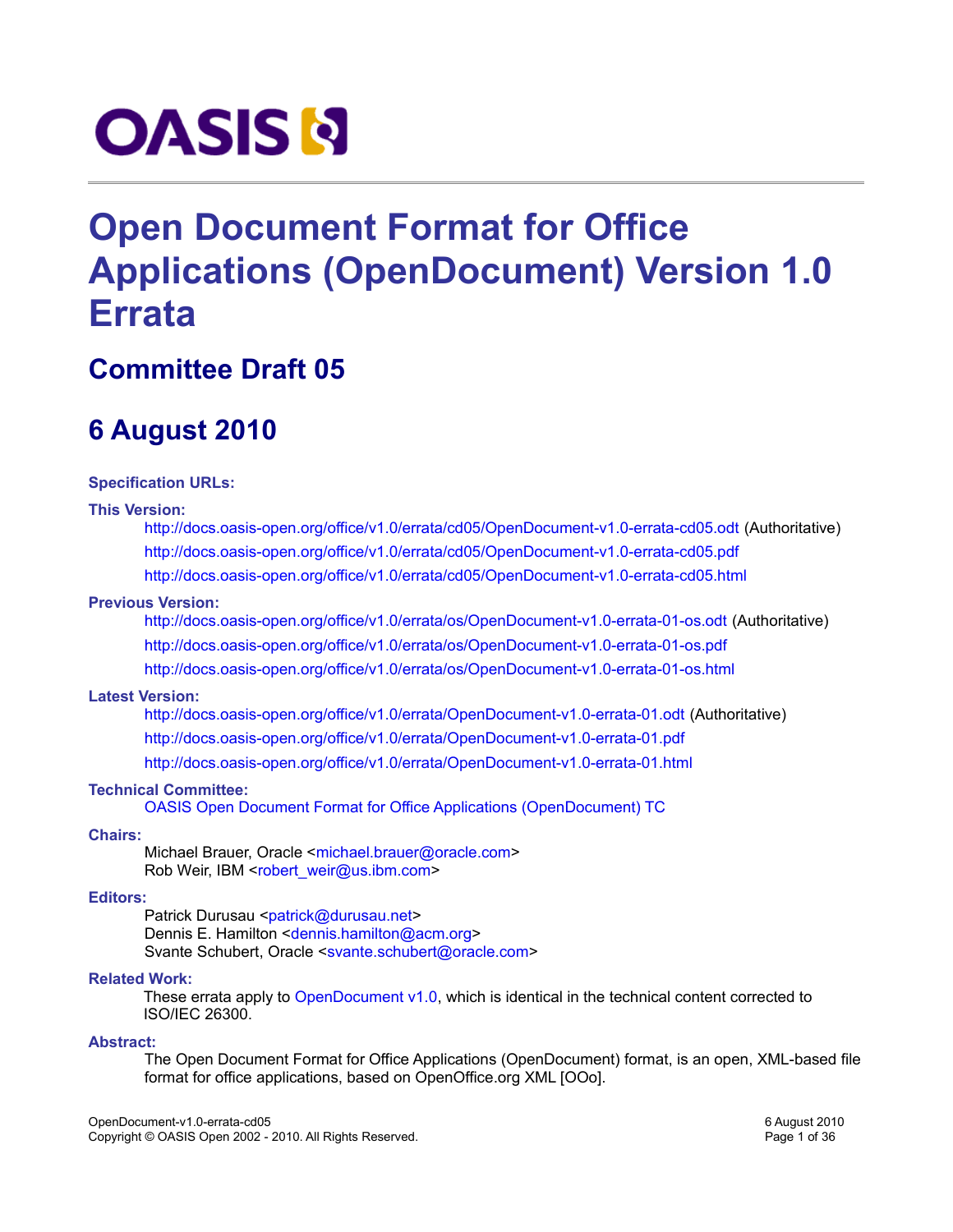This document is the second errata document for [OpenDocument v1.0.](http://docs.oasis-open.org/office/v1.0/OpenDocument-v1.0-os.pdf) It includes as first part the [OpenDocument Format 1.0 Approved Errata 01, c](http://docs.oasis-open.org/office/v1.0/errata/os/OpenDocument-v1.0-errata-01-os.pdf)overing the first part the comments of the Japanese National Body [\(N0942\)](http://www.itscj.ipsj.or.jp/sc34/open/0942.htm) and in the new second part the second comments of the Japanese National Body [\(N1078\)](http://www.itscj.ipsj.or.jp/sc34/open/1078.htm) and the first of the British National Body [\(N1309\)](http://www.itscj.ipsj.or.jp/sc34/open/1309.htm).

#### **Status:**

This document was last revised or approved by the OASIS Open Document Format for Office Applications (OpenDocument) Technical Committee on the above date. The level of approval is also listed above. Check the current location noted above for possible later revisions of this document. This document is updated periodically on no particular schedule.

Technical Committee members should send comments on this specification to the Technical Committee's email list. Others should send comments to the Technical Committee by using the "Send A Comment" button on the Technical Committee's web page at [www.oasis-open.org/committees/office.](http://www.oasis-open.org/committees/office)

For information on whether any patents have been disclosed that may be essential to implementing this specification, and any offers of patent licensing terms, please refer to the Intellectual Property Rights section of the Technical Committee web page [\(www.oasis-open.org/committees/office/ipr.php\).](http://www.oasis-open.org/committees/office/ipr.php)

The non-normative errata page for this specification is located at [www.oasis-open.org/committees/office.](http://www.oasis-open.org/committees/office)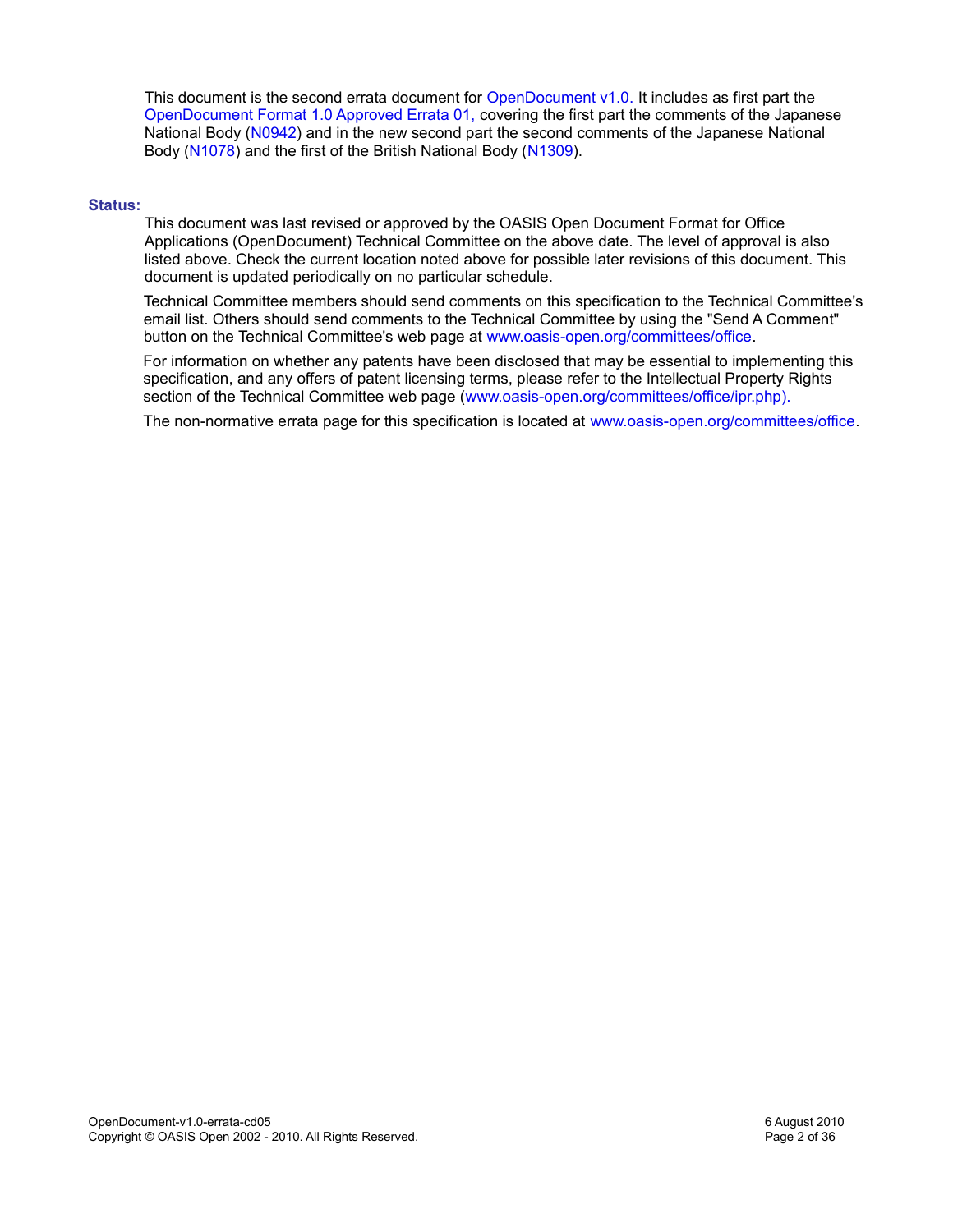# **Notices**

Copyright © OASIS® 2002–2010. All Rights Reserved.

All capitalized terms in the following text have the meanings assigned to them in the OASIS Intellectual Property Rights Policy (the "OASIS IPR Policy"). The full Policy may be found at the OASIS website.

This document and translations of it may be copied and furnished to others, and derivative works that comment on or otherwise explain it or assist in its implementation may be prepared, copied, published, and distributed, in whole or in part, without restriction of any kind, provided that the above copyright notice and this section are included on all such copies and derivative works. However, this document itself may not be modified in any way, including by removing the copyright notice or references to OASIS, except as needed for the purpose of developing any document or deliverable produced by an OASIS Technical Committee (in which case the rules applicable to copyrights, as set forth in the OASIS IPR Policy, must be followed) or as required to translate it into languages other than English.

The limited permissions granted above are perpetual and will not be revoked by OASIS or its successors or assigns.

This document and the information contained herein is provided on an "AS IS" basis and OASIS DISCLAIMS ALL WARRANTIES, EXPRESS OR IMPLIED, INCLUDING BUT NOT LIMITED TO ANY WARRANTY THAT THE USE OF THE INFORMATION HEREIN WILL NOT INFRINGE ANY OWNERSHIP RIGHTS OR ANY IMPLIED WARRANTIES OF MERCHANTABILITY OR FITNESS FOR A PARTICULAR PURPOSE.

OASIS requests that any OASIS Party or any other party that believes it has patent claims that would necessarily be infringed by implementations of this OASIS Committee Specification or OASIS Standard, to notify OASIS TC Administrator and provide an indication of its willingness to grant patent licenses to such patent claims in a manner consistent with the IPR Mode of the OASIS Technical Committee that produced this specification.

OASIS invites any party to contact the OASIS TC Administrator if it is aware of a claim of ownership of any patent claims that would necessarily be infringed by implementations of this specification by a patent holder that is not willing to provide a license to such patent claims in a manner consistent with the IPR Mode of the OASIS Technical Committee that produced this specification. OASIS may include such claims on its website, but disclaims any obligation to do so.

OASIS takes no position regarding the validity or scope of any intellectual property or other rights that might be claimed to pertain to the implementation or use of the technology described in this document or the extent to which any license under such rights might or might not be available; neither does it represent that it has made any effort to identify any such rights. Information on OASIS' procedures with respect to rights in any document or deliverable produced by an OASIS Technical Committee can be found on the OASIS website. Copies of claims of rights made available for publication and any assurances of licenses to be made available, or the result of an attempt made to obtain a general license or permission for the use of such proprietary rights by implementers or users of this OASIS Committee Specification or OASIS Standard, can be obtained from the OASIS TC Administrator. OASIS makes no representation that any information or list of intellectual property rights will at any time be complete, or that any claims in such list are, in fact, Essential Claims.

The names "OASIS", "OpenDocument", "Open Document Format" and "ODF" are trademarks of [OASIS,](http://www.oasis-open.org/) the owner and developer of this specification, and should be used only to refer to the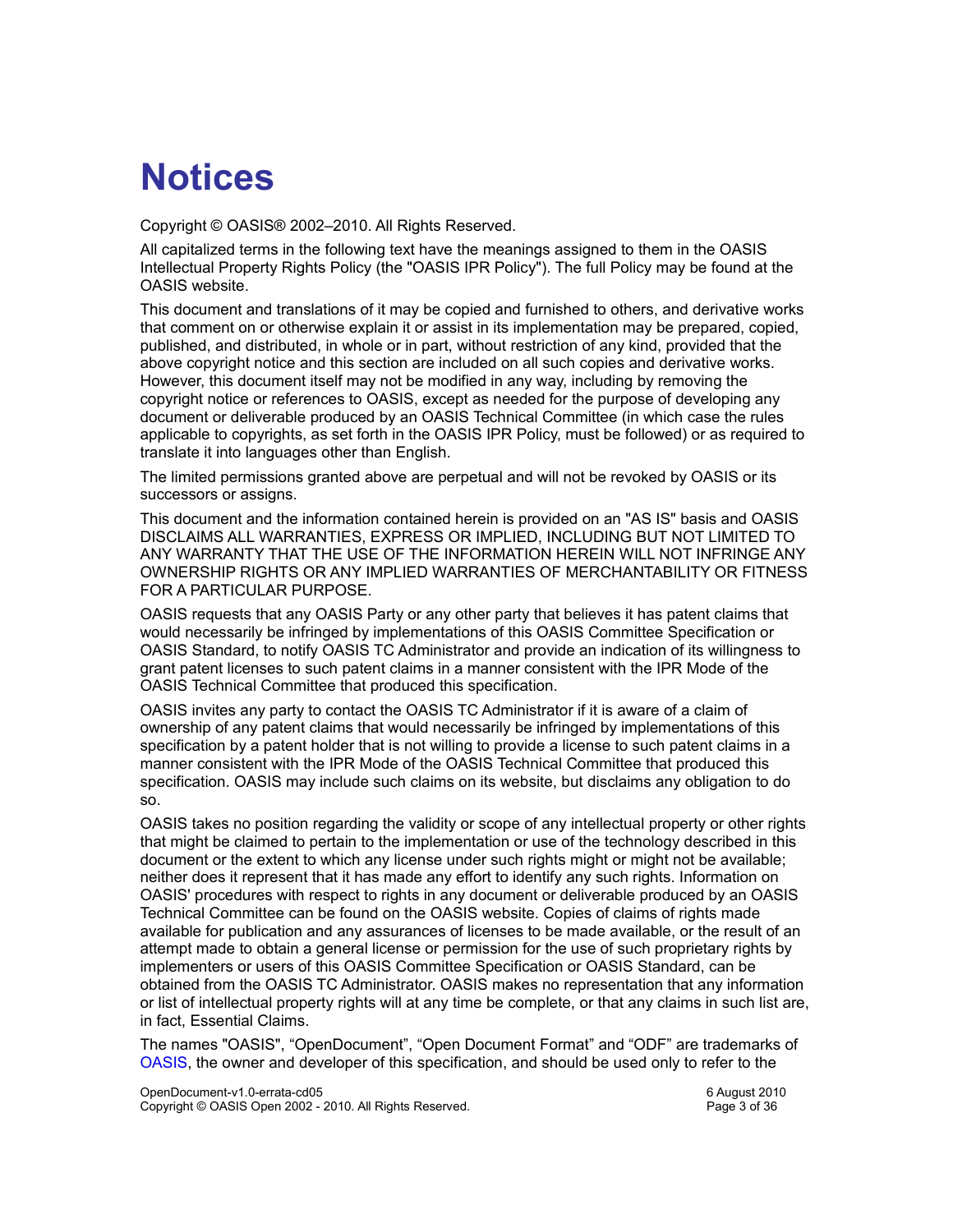organization and its official outputs. OASIS welcomes reference to, and implementation and use of, specifications, while reserving the right to enforce its marks against misleading uses. Please see<http://www.oasis-open.org/who/trademark.php> for above guidance.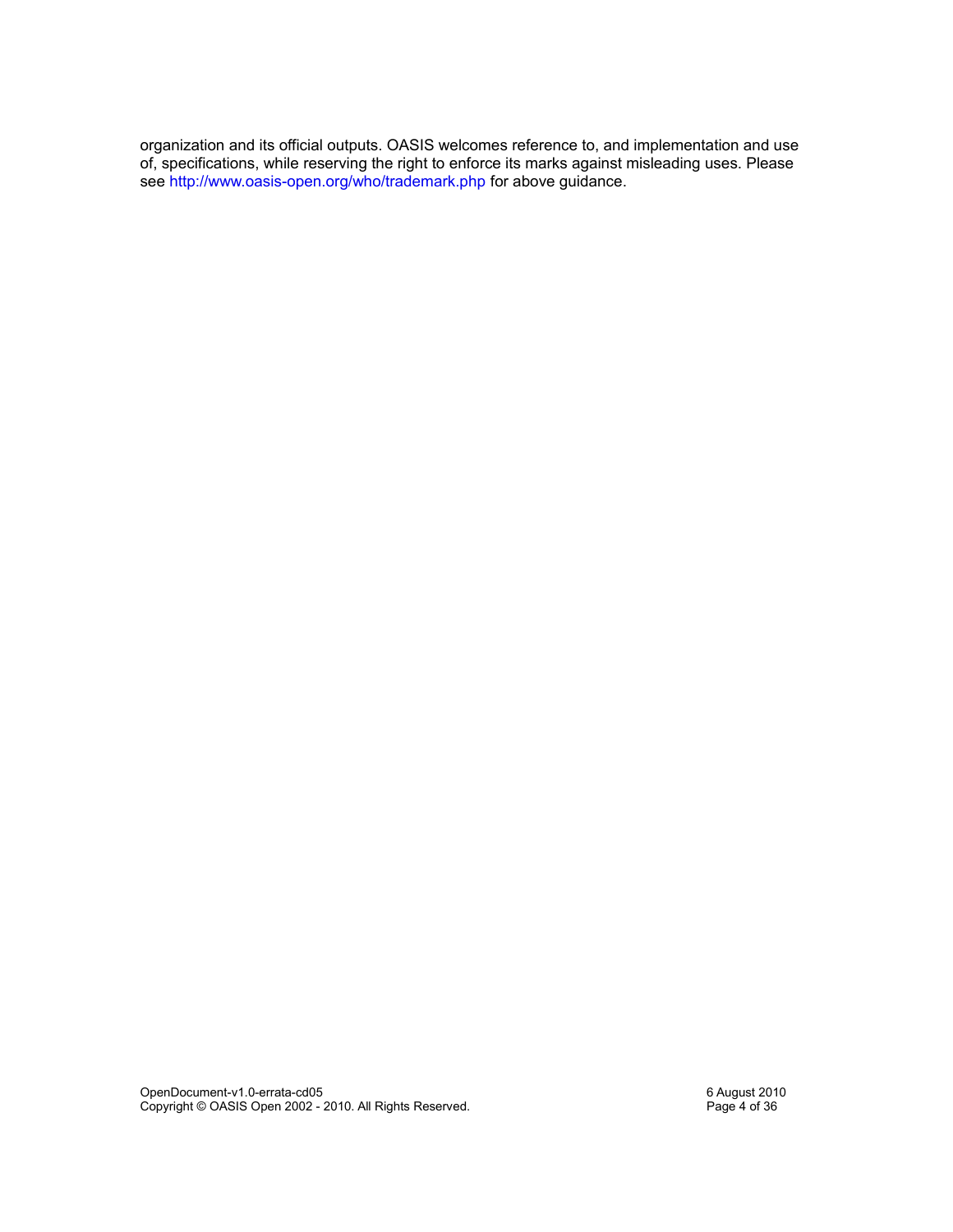## **Errata Part 01**

The following part is identical with the [OpenDocument Format 1.0 Approved Errata 01.](http://docs.oasis-open.org/office/v1.0/errata/os/OpenDocument-v1.0-errata-01-os.pdf) It covers the first Japanese Defect Report [\(N0942\)](http://www.itscj.ipsj.or.jp/sc34/open/0942.htm) and includes references to ODF 1.0, ISO/IEC 26300 and [N0942,](http://www.itscj.ipsj.or.jp/sc34/open/0942.htm) the Japanese National Body comments provided for the reader's convenience.

| <b>Sectio</b><br>n | <b>ODF</b><br>1.0<br>Page | <b>ODF</b><br>1.0<br>Line | <b>ISO/IE</b><br>C<br>26300<br>Page | ISO/IE<br>C<br>26300<br>Line | N0942<br># | <b>Correction</b>                                                                                                                                                                                                                                                                                                                                                                                                                          |
|--------------------|---------------------------|---------------------------|-------------------------------------|------------------------------|------------|--------------------------------------------------------------------------------------------------------------------------------------------------------------------------------------------------------------------------------------------------------------------------------------------------------------------------------------------------------------------------------------------------------------------------------------------|
|                    |                           |                           |                                     |                              |            |                                                                                                                                                                                                                                                                                                                                                                                                                                            |
| 2.1.1              | 38                        | 24                        | 37                                  | 24                           | 41         | Replace "None of the four subdocument root<br>elements contain the complete data, but four<br>combined do."<br>with<br>"All four subdocument root elements together<br>contain the same information as an<br><office:document> element that contains the<br/>same subdocument root elements.</office:document>                                                                                                                             |
| 6.7.5              | 141                       | 18                        | 141                                 | 34                           | 40         | Replace for value "This value displays the value<br>of the field. Some fields do not support this value.<br>In these cases, the text: display attribute only<br>takes the values value or none, and value or<br>formula, respectively."<br>with:<br>"This value displays the value of the field."                                                                                                                                          |
| 6.7.5              | 141                       | 22                        | 141                                 | 38                           | 40         | Replace for formula "This value allows the display<br>of the formula rather than the value of the field.<br>Some fields do not support this value. In these<br>cases, the text: display attribute only takes the<br>values value or none, and value or formula,<br>respectively."<br>with:<br>"This value allows the display of the formula<br>rather than the value of the field. This value is not<br>supported by all kinds of fields." |
| 8.11.7             | 254                       | 47                        | 257                                 | 47                           | 61         | Replace "specified" with "specifies".                                                                                                                                                                                                                                                                                                                                                                                                      |
| 8.11.8             | 256                       | 3                         | 259                                 | 5                            | 62         | Replace "It" with "it".                                                                                                                                                                                                                                                                                                                                                                                                                    |

OpenDocument-v1.0-errata-cd05 6 August 2010

Copyright © OASIS Open 2002 - 2010. All Rights Reserved. Page 5 of 36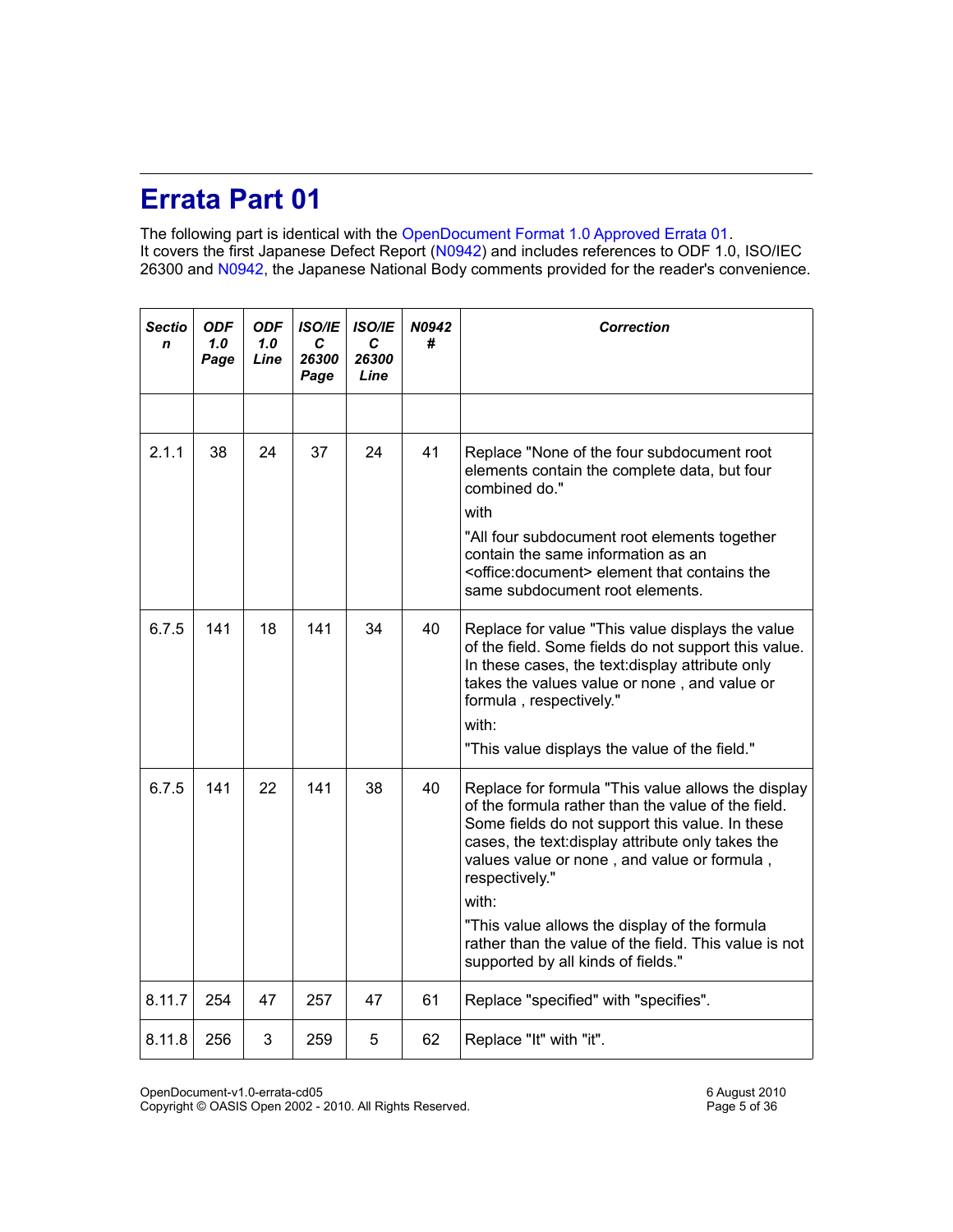| <b>Sectio</b><br>n | <b>ODF</b><br>1.0<br>Page | <b>ODF</b><br>1.0<br>Line | <b>ISO/IE</b><br>C<br>26300<br>Page | <b>ISO/IE</b><br>С<br>26300<br>Line | N0942<br>#                                                                                                                                                                                                                                                                                                                             | <b>Correction</b>                                                                                                                                                                                                                                                                                                                            |
|--------------------|---------------------------|---------------------------|-------------------------------------|-------------------------------------|----------------------------------------------------------------------------------------------------------------------------------------------------------------------------------------------------------------------------------------------------------------------------------------------------------------------------------------|----------------------------------------------------------------------------------------------------------------------------------------------------------------------------------------------------------------------------------------------------------------------------------------------------------------------------------------------|
| 8.11.1<br>4        | 261                       | 12                        | 264                                 | 22                                  | 63                                                                                                                                                                                                                                                                                                                                     | Replace "cells" with "cell".                                                                                                                                                                                                                                                                                                                 |
| 9.1.4              | 268                       | 26                        | 271                                 | 26                                  | 64                                                                                                                                                                                                                                                                                                                                     | Display "borders" in standard font.                                                                                                                                                                                                                                                                                                          |
| 9.1.5              | 270                       | 22                        | 273                                 | 27                                  | Replace "presentation:notes>" with<br>65<br>" <presentation:notes>".</presentation:notes>                                                                                                                                                                                                                                              |                                                                                                                                                                                                                                                                                                                                              |
| 9.2.5              | 274                       | 41                        | 278                                 | 5                                   | 66<br>Replace "In general, if r is the radius of the<br>polygon, and s is the sharpness, the inner<br>corners a located on a ellipse that's radius is<br>r(100-s)/100." with "In general, if r is the radius of<br>a polygon, and s is the sharpness, the inner<br>corners are located on an ellipse whose radius is<br>r(100-s)/100." |                                                                                                                                                                                                                                                                                                                                              |
| 9.2.6              | 275                       | 38                        | 279                                 | 4                                   | 42                                                                                                                                                                                                                                                                                                                                     | Replace "supports" with "support" after "may".                                                                                                                                                                                                                                                                                               |
| 9.2.7              | 276                       | 42                        | 280                                 | 8                                   | 43                                                                                                                                                                                                                                                                                                                                     | Replace the first "are" with "is".                                                                                                                                                                                                                                                                                                           |
| 9.2.12             | 284                       | 7                         | 287                                 | 27                                  | 44                                                                                                                                                                                                                                                                                                                                     | Delete "attributes".                                                                                                                                                                                                                                                                                                                         |
| 9.2.18             | 291                       | 48                        | 295                                 | 30                                  | 45                                                                                                                                                                                                                                                                                                                                     | Replace "supports" with "support".                                                                                                                                                                                                                                                                                                           |
| 9.2.18             | 292                       | 10                        | 295                                 | 40                                  | 46                                                                                                                                                                                                                                                                                                                                     | Replace "supports" with "support".                                                                                                                                                                                                                                                                                                           |
| 9.2.19             | 292                       | 39                        | 296                                 | 22                                  | 47                                                                                                                                                                                                                                                                                                                                     | Replace "specifies" with "specify".                                                                                                                                                                                                                                                                                                          |
| 9.2.19             | 293                       | 8                         | 296                                 | 40                                  | 48                                                                                                                                                                                                                                                                                                                                     | Replace "The attribute draw: align specifies the<br>alignment behavior of the glue point if the drawing<br>object is resized and the shape edge to which the<br>glue point's position relates."<br>with:<br>"The attribute draw: align defines the horizontal<br>and vertical edges to which a glue point with<br>absolute position aligns." |
| 9.2.19             | 293                       | 29                        | 297                                 | 12                                  | 49                                                                                                                                                                                                                                                                                                                                     | Replace the first "the" in "the the" with "that".<br>Replace "horizontal" with " horizontal";<br>replace "left" with "left"; replace "right" with<br>"right"; replace "vertical" with " vertical".                                                                                                                                           |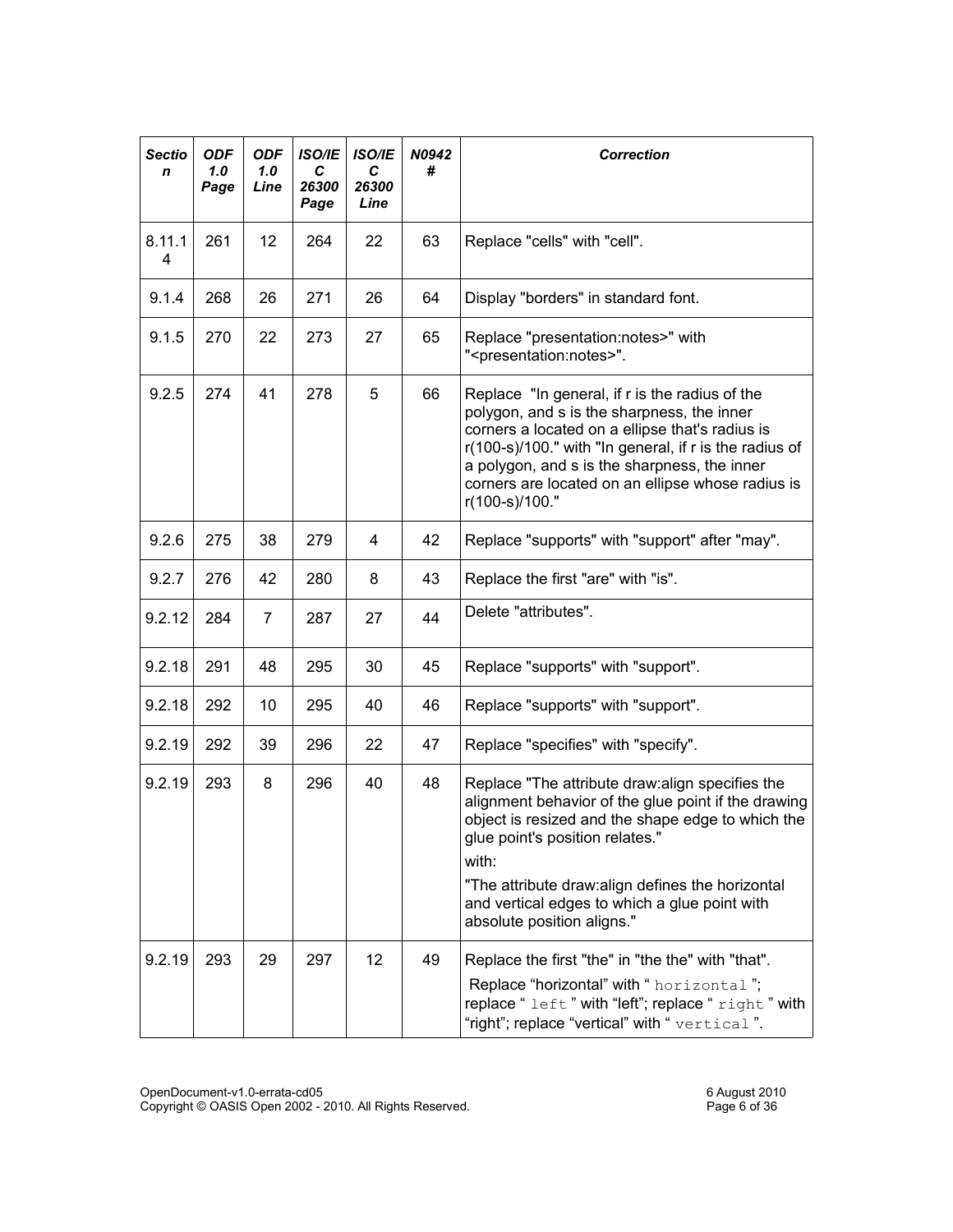| <b>Sectio</b><br>n | <b>ODF</b><br>1.0<br>Page | <b>ODF</b><br>1.0<br>Line | <b>ISO/IE</b><br>C<br>26300<br>Page | <b>ISO/IE</b><br>C<br>26300<br>Line | N0942<br># | <b>Correction</b>                                                                                                                                                                                                                                                                                                                                                                       |
|--------------------|---------------------------|---------------------------|-------------------------------------|-------------------------------------|------------|-----------------------------------------------------------------------------------------------------------------------------------------------------------------------------------------------------------------------------------------------------------------------------------------------------------------------------------------------------------------------------------------|
| 9.3                | 294                       | 2                         | 297                                 | 34                                  | 50         | Delete "where".                                                                                                                                                                                                                                                                                                                                                                         |
| 9.3                | 295                       | 39                        | 299                                 | 21                                  | 52         | The term "scale" should be replaced with "scale".                                                                                                                                                                                                                                                                                                                                       |
| 9.3                | 295                       | 43                        | 299                                 | 25                                  | 53         | Replace "/" with "or".                                                                                                                                                                                                                                                                                                                                                                  |
| 9.3                | 296                       | 26                        | 300                                 | 5                                   | 54         | Replace "effect" with "affect".                                                                                                                                                                                                                                                                                                                                                         |
| 9.3                | 296                       | 26                        | 300                                 | 5                                   | 55         | Replace second "This" with "That".                                                                                                                                                                                                                                                                                                                                                      |
| 9.3.1              | 297                       | 26                        | 301                                 | 12                                  | 56         | Replace "or" with "and".                                                                                                                                                                                                                                                                                                                                                                |
| 9.3.1              | 297                       | 27                        | 301                                 | 13                                  | 57         | Replace "or" with "and".                                                                                                                                                                                                                                                                                                                                                                |
| 9.3.3              | 300                       | 11                        | 304                                 | 5                                   | 58         | Replace "," with "." at the end of "representation."<br>Replace "An example for this kind of objects OLE<br>objects (see [OLE])." with "For example, an OLE<br>object has no XML representation (see [OLE])."                                                                                                                                                                           |
| 9.3.3              | 300                       | 12                        | 304                                 | 6                                   | 59         | Replace "a XML" with "an XML".                                                                                                                                                                                                                                                                                                                                                          |
| 9.3.3              | 301                       | $\overline{2}$            | 304                                 | 38                                  | 60         | Replace "The object is contained within this sub<br>page exactly as it would as it is a document of its<br>own." with "For objects that have an XML<br>representation, the representation of the object is<br>the equivalent to a separate document<br>representing that object, except that it is stored in<br>a folder in the document package. The xlink<br>references that folder." |
| 9.3.10             | 306                       | 35                        | 310                                 | 28                                  | 1          | Remove "." following where.                                                                                                                                                                                                                                                                                                                                                             |
| 9.3.10             | 307                       | 39                        | 311                                 | 32                                  | 2          | Remove the second occurrence of "the" in the<br>sentence.                                                                                                                                                                                                                                                                                                                               |
| 9.3.10             | 307                       | 40                        | 311                                 | 33                                  | 3          | Remove the second occurrence of "the" in the<br>sentence.                                                                                                                                                                                                                                                                                                                               |
| 9.3.11             | 311                       | 24                        | 315                                 | 15                                  | 4          | Change "a URI" to "a URL" in ODF 1.0 and<br>change "a IRI" to "an IRI" in ISO 26300.                                                                                                                                                                                                                                                                                                    |
| 9.4.1              | 315                       | 41                        | 319                                 | 38                                  | 5          | Replace "y-axis" with "z-axis."                                                                                                                                                                                                                                                                                                                                                         |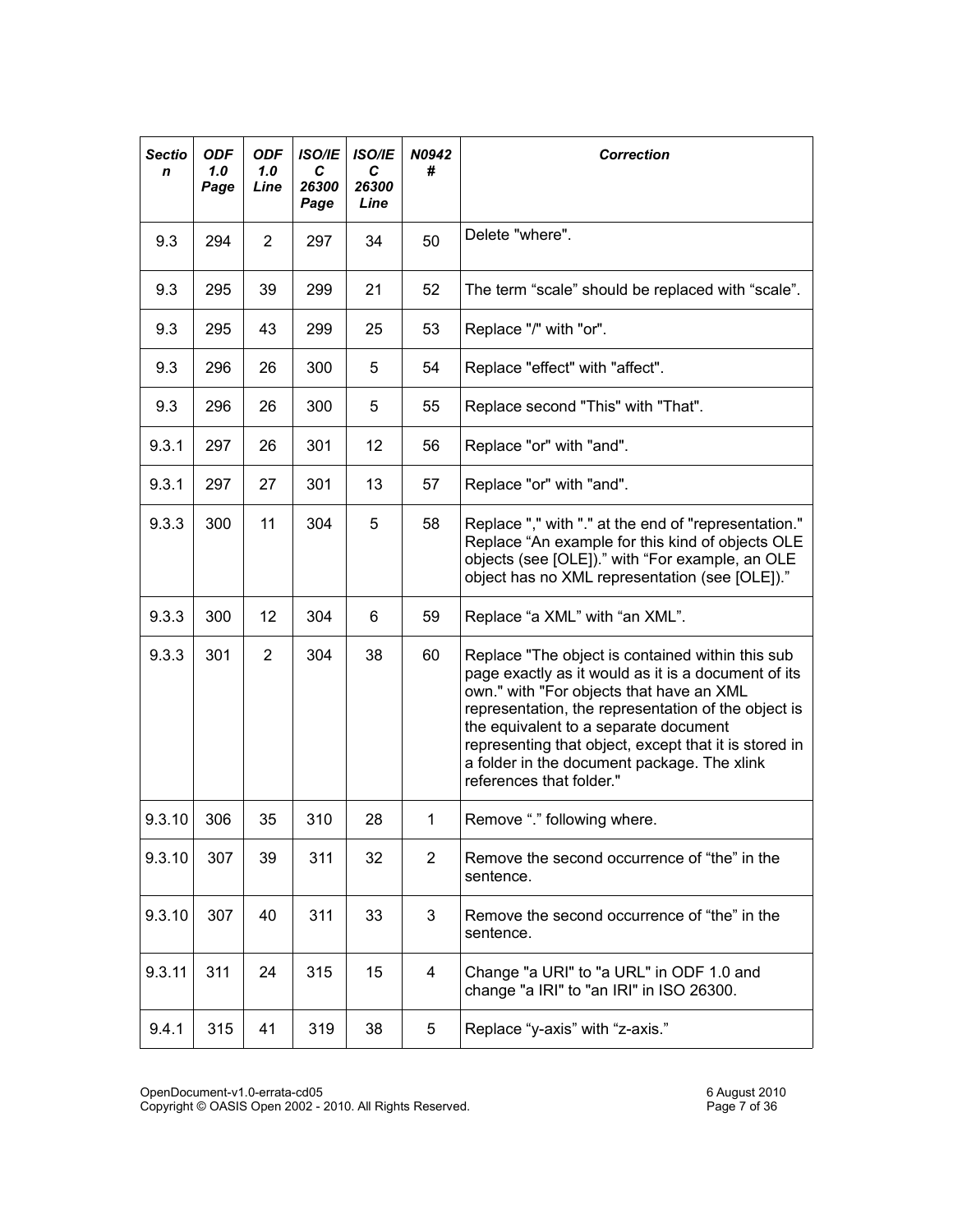| <b>Sectio</b><br>n | <b>ODF</b><br>1.0<br>Page | <b>ODF</b><br>1.0<br>Line | <b>ISO/IE</b><br>C<br>26300<br>Page | <b>ISO/IE</b><br>C<br>26300<br>Line | N0942<br>#     | <b>Correction</b>                                                             |
|--------------------|---------------------------|---------------------------|-------------------------------------|-------------------------------------|----------------|-------------------------------------------------------------------------------|
| 9.5                | 319                       | 23                        | 323                                 | 24                                  | 6 <sup>1</sup> | Remove the last "the" from the sentence.                                      |
| 9.5.3              | 330                       | 34                        | 334                                 | 36                                  | 7              | Replace " $(x4, y4)$ " with " $(x, y)$ ".                                     |
| 9.5.3              | 330                       | 35                        | 334                                 | 37                                  | 8              | Replace "a" with "an" preceding "implied."                                    |
| 9.5.3              | 330                       | 39                        | 334                                 | 41                                  | 9              | Replace "a" with "an" preceding "implied."                                    |
| 9.5.3              | 331                       | 43                        | 336                                 | 3                                   | 10             | Replace the first "a" with "an" and remove the<br>second "a" in the sentence. |
| 9.5.3              | 332                       | 1                         | 336                                 | 5                                   | 11             | Replace "A" with "An."                                                        |
| 9.5.3              | 332                       | 19                        | 336                                 | 23                                  | 12             | Replace the first "a" with "an" and remove the<br>second "a."                 |
| 9.5.3              | 332                       | 21                        | 336                                 | 25                                  | 13             | Replace "A" with "An."                                                        |
| 9.5.3              | 332                       | 36                        | 336                                 | 40                                  | 14             | Replace "a" with "an."                                                        |
| 9.5.3              | 333                       | 5                         | 337                                 | 12                                  | 15             | Remove "to be."                                                               |
| 9.5.5              | 334                       | 37                        | 338                                 | 42                                  | 16             | Insert "be" between "may" and "changed".                                      |
| 9.5.5              | 335                       | 10                        | 339                                 | 18                                  | 17             | Replace "and or" with "or."                                                   |
| 9.5.5              | 335                       | 38                        | 340                                 | 1                                   | 18             | Replace "identifier" with "Identifier".                                       |
| 9.5.5              | 335                       | 40                        | 340                                 | 3                                   | 19             | Insert "of" after "position".                                                 |
| 9.5.5              | 335                       | 41                        | 340                                 | 4                                   | 20             | Insert "of" after "position".                                                 |
| 9.5.5              | 335                       | 42                        | 340                                 | 5                                   | 21             | Insert "of" after "position".                                                 |
| 9.5.5              | 336                       | 9                         | 340                                 | 14                                  | 22             | Replace "A" with "An".                                                        |
| 9.5.6              | 337                       | 28                        | 341                                 | 34                                  | 23             | Replace the first "a" with "an" and remove the<br>second "a".                 |
| 9.7.2              | 344                       | 30                        | 349                                 | 6                                   | 24             | Replace "our" with "or".                                                      |

<span id="page-7-0"></span><sup>1</sup> Original comment referenced section 9.4.6. That section reference was incorrect. The correct reference was supplied. OpenDocument-v1.0-errata-cd05 6 August 2010 Copyright © OASIS Open 2002 - 2010. All Rights Reserved. Page 8 of 36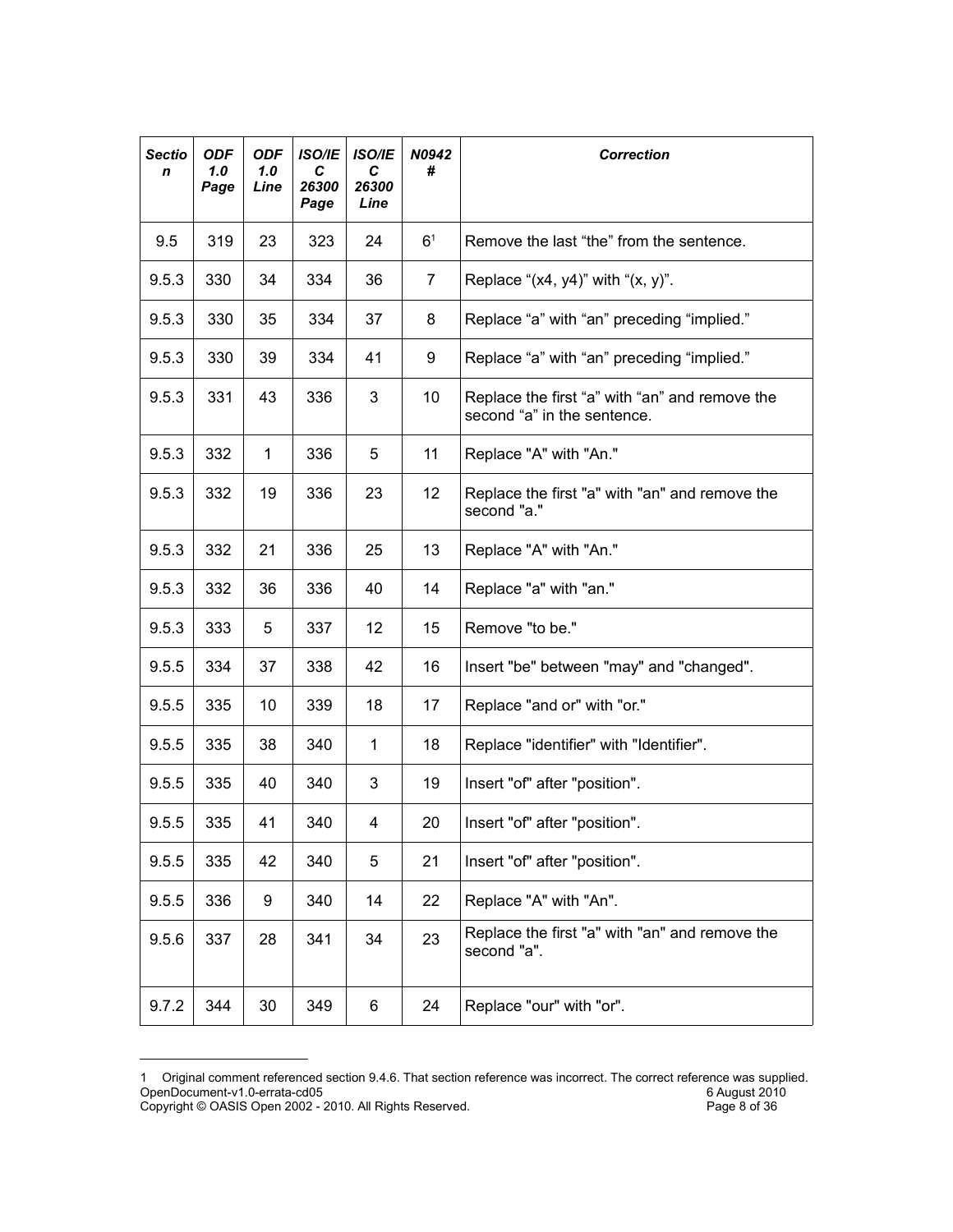| <b>Sectio</b><br>n | <b>ODF</b><br>1.0<br>Page | <b>ODF</b><br>1.0<br>Line | <b>ISO/IE</b><br>C<br>26300<br>Page | <b>ISO/IE</b><br>С<br>26300<br>Line | N0942<br>#                   | <b>Correction</b>                                             |
|--------------------|---------------------------|---------------------------|-------------------------------------|-------------------------------------|------------------------------|---------------------------------------------------------------|
| 9.8.1              | 349                       | 25                        | 354                                 | 9                                   | 25                           | Replace "and or" with "or".                                   |
| 9.8.2              | 352                       | 27                        | 357                                 | 16                                  | 26                           | Replace "The" with "the".                                     |
| 9.9                | 356                       | 11                        | 360                                 | 35                                  | 27                           | Replace "lunched" with "launched".                            |
| 9.10               | 358                       | 25                        | 363                                 | 3                                   | 28                           | Insert "in" before "presentations".                           |
| 9.11.4             | 360                       | 39                        | 365                                 | 19                                  | 29                           | Remove the second "the" in "the the".                         |
| 11.7.3             | 432                       | 22                        | 438                                 | 16                                  | 82                           | Replace "vale" with "value".                                  |
| 12.4               | 438                       | 37                        | 445                                 | 3                                   | 83                           | Replace "section ." with "section 9.9."                       |
| 14.7.9             | 500                       | 32                        | 508                                 | 22                                  | 84                           | Replace "language" with "country".                            |
| 15.4.7             | 555                       | 44                        | 565                                 | 12                                  | 38 <sup>2</sup>              | Delete "See §9.2 of [CSS3Text] for details."                  |
| 15.4.8             | 556                       | 8                         | 565                                 | 24                                  | 38                           | Delete "See §9.3 of [CSS3Text] for details."                  |
| 15.4.1<br>9        | 561                       | 12                        | 570                                 | 38                                  | 33                           | Replace reference to Subsection 8.8.4 of XSL<br>with 7.8.4.   |
| 15.4.2<br>9        | 565                       | 40                        | 575                                 | 25                                  | 38                           | Delete "See §9.2 of [CSS3Text] for details."                  |
| 15.4.3<br>0        | 566                       | 9                         | 575                                 | 50                                  | 38                           | Delete "See §9.3 of [CSS3Text] for details."                  |
| 15.4.3<br>3        | 567                       | 39                        | 577                                 | 28                                  | 38                           | Delete "See § 9.5 of [CSS3Text] for details. "                |
| 15.4.3<br>4        | 567                       | 57                        | 577                                 | 47                                  | 38                           | Delete "See § 9.5 of [CSS3Text] for details. "                |
| 15.5.2<br>9        | 589                       | 23                        | 599                                 | 43                                  | 34<br>(duplic<br>ates<br>31) | Replace reference to Subsection 7.9.14 of XSL<br>with 7.19.4. |
| 15.5.3<br>8        | 592                       | 25                        | 602                                 | 44                                  | 67                           | Replace "Snap To Layout" with "Snap to Layout<br>Grid".       |

<span id="page-8-0"></span><sup>2</sup> This comment was applied to normative references in 15.4.7, 15.4.8, 15.4.29, 15.4.30, 15.4.33, and 15.4.34. OpenDocument-v1.0-errata-cd05 6 August 2010 Copyright © OASIS Open 2002 - 2010. All Rights Reserved. Page 9 of 36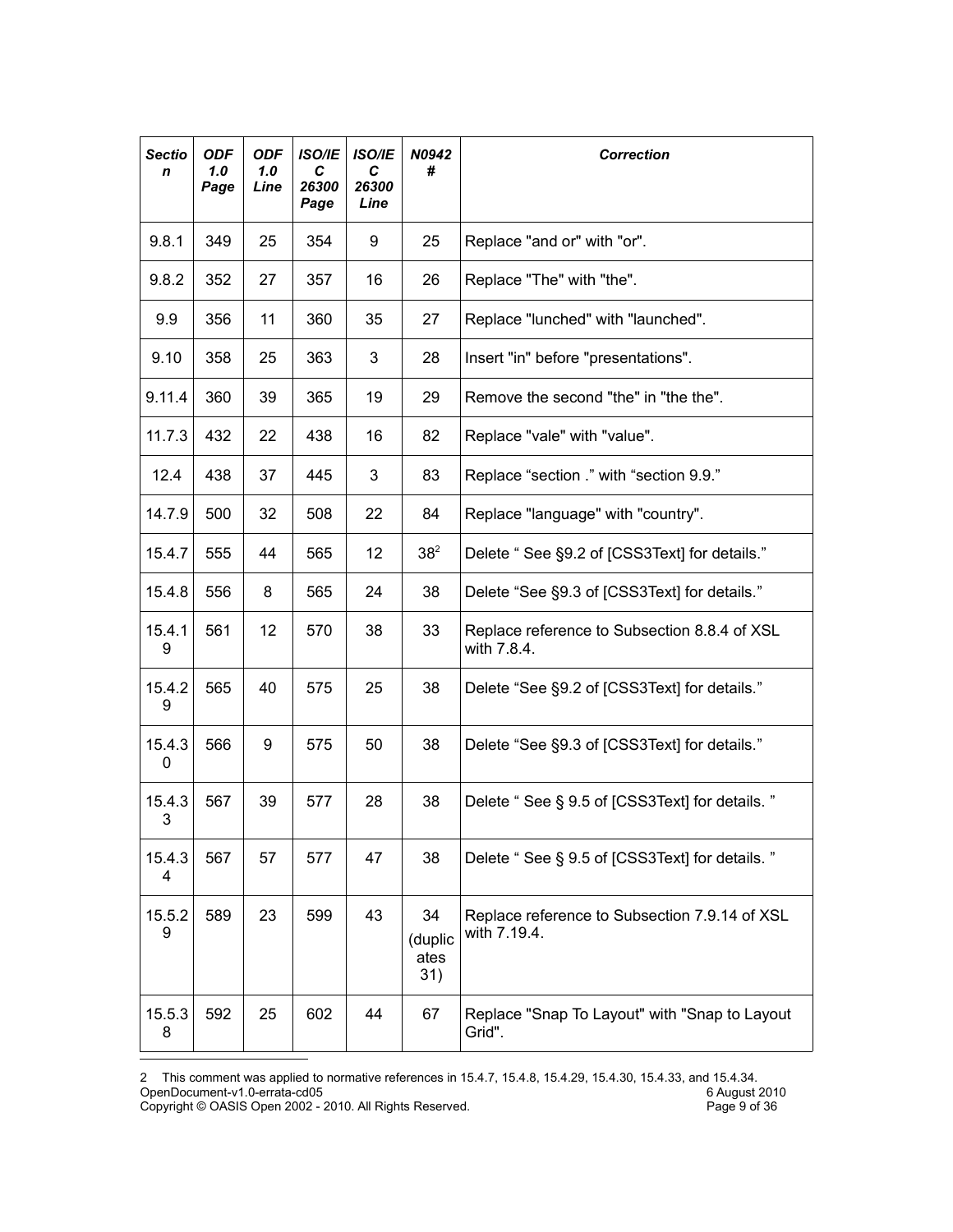| <b>Sectio</b><br>n | <b>ODF</b><br>1.0<br>Page | <b>ODF</b><br>1.0 <sub>1</sub><br>Line | <b>ISO/IE</b><br>С<br>26300<br>Page | <b>ISO/IE</b><br>C<br>26300<br>Line | N0942<br>#                   | <b>Correction</b>                                                                                                                                                        |
|--------------------|---------------------------|----------------------------------------|-------------------------------------|-------------------------------------|------------------------------|--------------------------------------------------------------------------------------------------------------------------------------------------------------------------|
| 15.10.<br>1        | 605                       | 5                                      | 615                                 | 38                                  | 97                           | Replace: "fixed" with "minimum".                                                                                                                                         |
| 15.11.<br>9        | 609                       | 4                                      | 619                                 | 44                                  | 98                           | Replace "page" with "cell".                                                                                                                                              |
| 15.11.<br>11       | 609                       | 17                                     | 620                                 | 11                                  | 35<br>(duplic<br>ates<br>32) | Replace reference to Subsection 7.5.13 of XSL<br>with 7.15.13.                                                                                                           |
| 15.12              | 613                       | 19                                     | 624                                 | 19                                  | 96                           | Replace "species" with "specifies".                                                                                                                                      |
| 15.27.<br>21       | 651                       | 3                                      | 662                                 | 39                                  | 92                           | Replace "left side" with "the right side".                                                                                                                               |
| 15.27.<br>22       | 651                       | 31                                     | 663                                 | 28                                  | 91                           | Replace "style:wrap-dynamic-treshold" in the<br>schema with "style:wrap-dynamic-threshold".                                                                              |
| 15.27.<br>31       | 655                       | 12                                     | 667                                 | 10                                  | 95<br>(duplic<br>ates<br>90) | Replace "overly" with "overlies".                                                                                                                                        |
| 15.27.<br>31       | 655                       | 18                                     | 667                                 | 16                                  | 94                           | Replace "object" with "option".                                                                                                                                          |
| 15.28.<br>3        | 656                       | 9                                      | 668                                 | 8                                   | 88                           | Replace "draw:margin-horizontal" with<br>"draw:frame-margin-horizontal" and<br>"draw:margin-vertical" with "draw:frame-margin-<br>vertical".                             |
| 15.28.<br>4        | 656                       | 32                                     | 668                                 | 31                                  | 93                           | Replace "this section" with "15.28.5 and 15.28.6".                                                                                                                       |
| 15.30.<br>4        | 659                       | 41                                     | 671                                 | 45                                  | 87                           | Replace "chart:symbol-length" with "chart:symbol-<br>height".                                                                                                            |
| 15.30.<br>9        | 661                       | 46                                     | 674                                 | 13                                  | 86                           | Replace "The line interpolation is determined by<br>the chart:splines property." with "The line<br>interpolation is determined by the<br>chart:interpolation attribute." |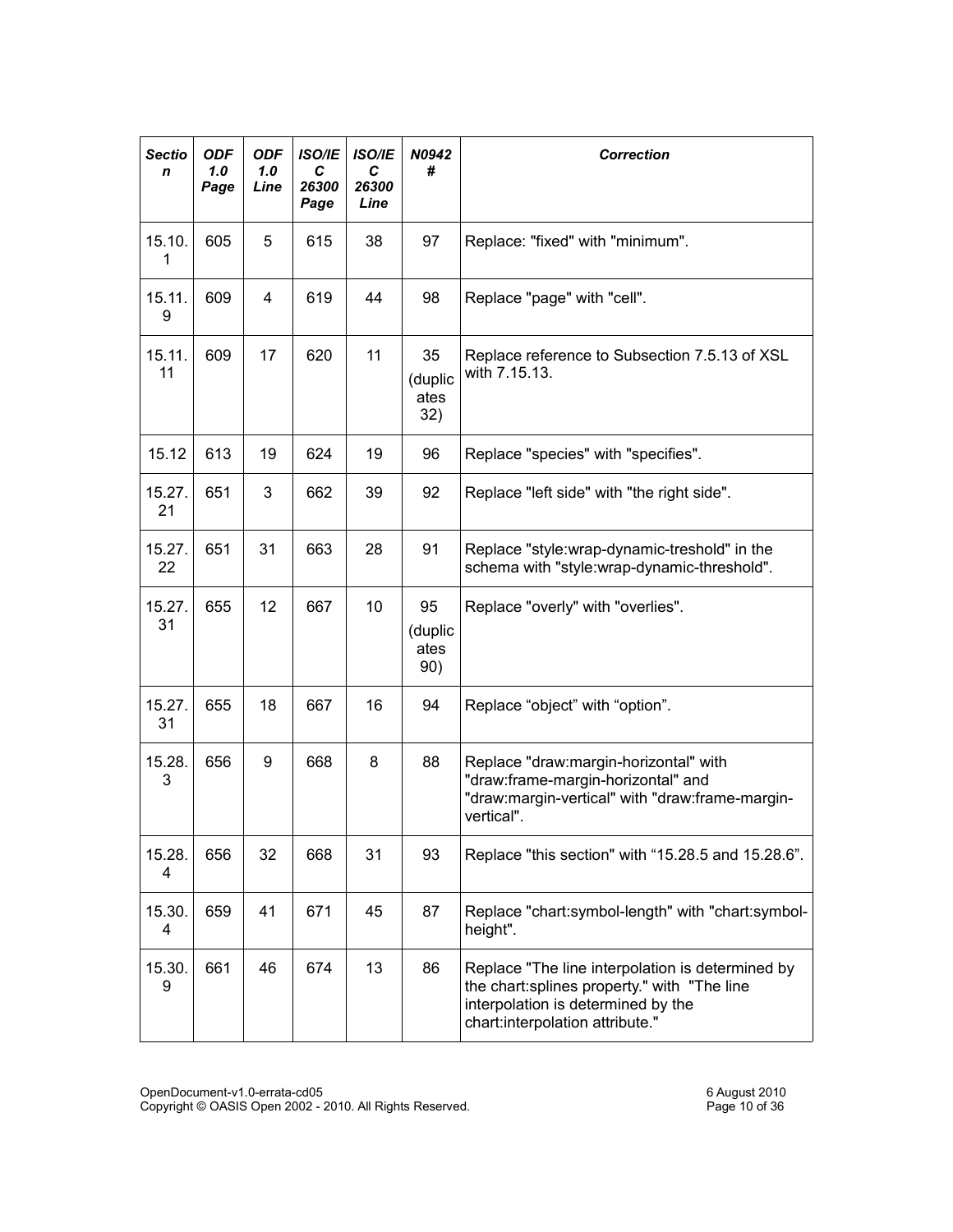| Sectio<br>$\mathbf n$ | <b>ODF</b><br>1.0<br>Page | <b>ODF</b><br>1.0<br>Line | <b>ISO/IE</b><br>C<br>26300<br>Page | <b>ISO/IE</b><br>C<br>26300<br>Line | <b>N0942</b><br># | <b>Correction</b>                                                      |
|-----------------------|---------------------------|---------------------------|-------------------------------------|-------------------------------------|-------------------|------------------------------------------------------------------------|
| 15.31.<br>2           | 663                       | 7                         | 675                                 | 23                                  | 85                | Replace chart: axis-visible with chart: visible.                       |
| 15.31.<br>3           | 663                       | 20                        | 675                                 | 36                                  | 81                | Replace chart: axis-logarithmic with<br>chart:logarithmic.             |
| 15.31.<br>3           | 663                       | 21                        | 675                                 | 37                                  | 81                | Replace chart: axis-logarithmic with<br>chart:logarithmic.             |
| 15.31.<br>3           | 663                       | 34                        | 676                                 | 5                                   | 80                | Replace "chart:interval-minor-divisor" with<br>"chart:interval-minor". |
| 15.31.<br>3           | 663                       | 37                        | 676                                 | 8                                   | 80                | Replace "chart:interval-minor-divisor" with<br>"chart:interval-minor". |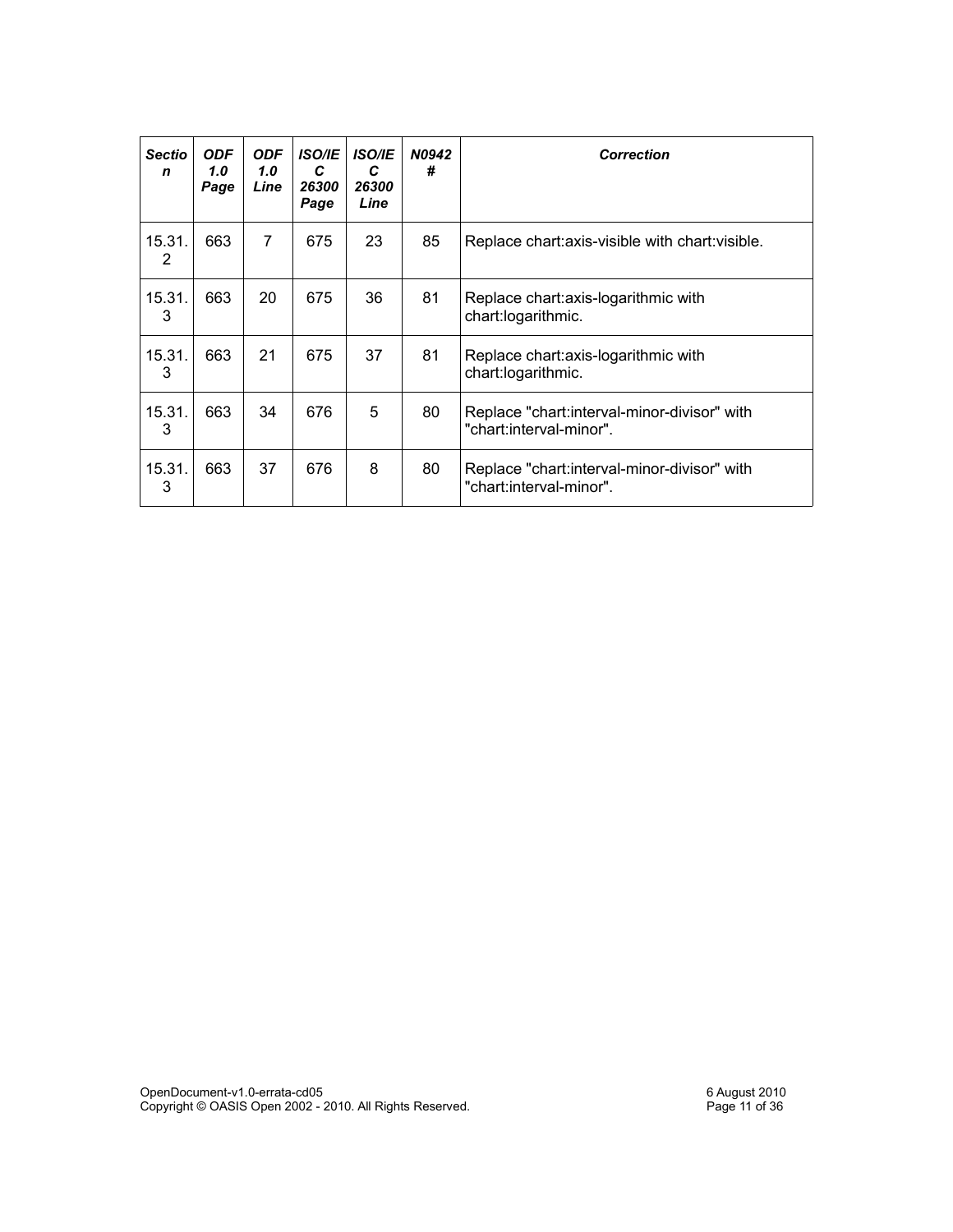| <b>Sectio</b><br>n | <b>ODF</b><br>1.0<br>Page | <b>ODF</b><br>1.0<br>Line | <b>ISO/IE</b><br>С<br>26300<br>Page | <b>ISO/IE</b><br>С<br>26300<br>Line | N0942<br># | <b>Correction</b>                                                                                                                                                                                                                                                                                                                                                                                                                                                                                                                                                                                                                                                                                                                                                                                                                                                                                                                                                                                                                                                      |
|--------------------|---------------------------|---------------------------|-------------------------------------|-------------------------------------|------------|------------------------------------------------------------------------------------------------------------------------------------------------------------------------------------------------------------------------------------------------------------------------------------------------------------------------------------------------------------------------------------------------------------------------------------------------------------------------------------------------------------------------------------------------------------------------------------------------------------------------------------------------------------------------------------------------------------------------------------------------------------------------------------------------------------------------------------------------------------------------------------------------------------------------------------------------------------------------------------------------------------------------------------------------------------------------|
| 15.31.<br>4        | 664                       | 19                        | 676                                 | 40                                  | 79         | Replace "Inner marks are drawn towards the<br>inside of the plot area, that is to the right for an<br>axis displayed on the left hand side of the plot<br>area, and to the left for an axis displayed on the<br>right hand side of the plot area. Outer marks point<br>in the opposite direction. If both properties are<br>specified, one tick mark is drawn that crosses the<br>axis."<br>with:<br>" The chart:tick-mark-major-inner and chart:tick-<br>mark-major-outer attributes define the marks for a<br>major interval. The chart:tick-mark-minor-inner<br>and chart:tick-mark-minor-outer attributes define<br>the marks for a minor interval. Inner marks are<br>drawn towards the inside of the plot area, that is<br>to the right for an axis displayed on the left hand<br>side of the plot area, and to the left for an axis<br>displayed on the right hand side of the plot area.<br>Outer marks point in the opposite direction. If<br>both inner or outer attributes are specified for one<br>mark, one tick mark is drawn that crosses the<br>axis." |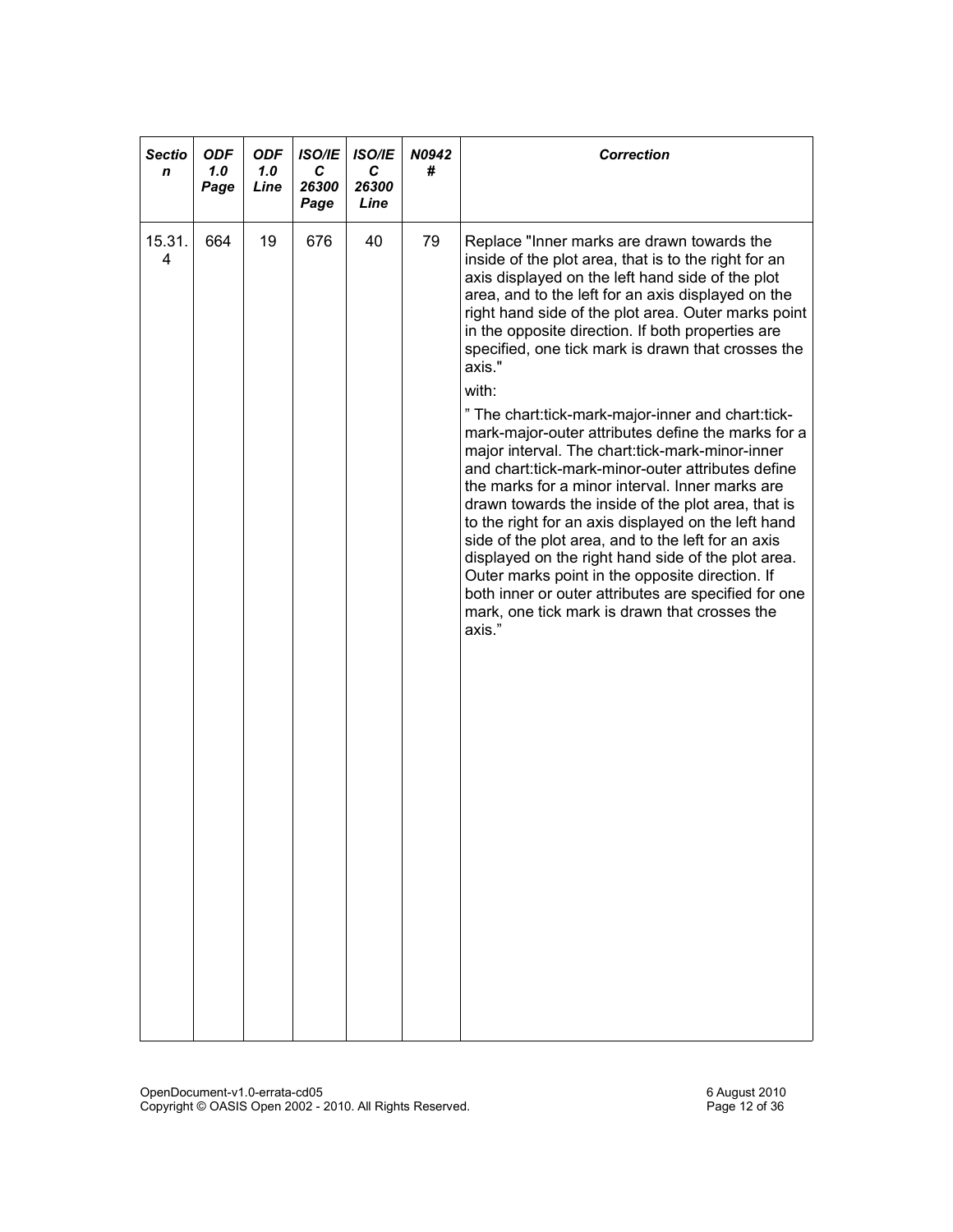| <b>Sectio</b><br>n | <b>ODF</b><br>1.0<br>Page | <b>ODF</b><br>1.0<br>Line | <b>ISO/IE</b><br>С<br>26300<br>Page | <b>ISO/IE</b><br>С<br>26300<br>Line | N0942<br>#                                                                                                                                          | <b>Correction</b>                                                                                                                                     |
|--------------------|---------------------------|---------------------------|-------------------------------------|-------------------------------------|-----------------------------------------------------------------------------------------------------------------------------------------------------|-------------------------------------------------------------------------------------------------------------------------------------------------------|
| 15.36              | 670                       | 4                         | 682                                 | 28                                  | 77                                                                                                                                                  | Replace <style:style-drawpage-properties> with<br/><style:drawing-page-properties>.</style:drawing-page-properties></style:style-drawpage-properties> |
| 15.36              | 670                       | 20                        | 683                                 | 3                                   | 75<br>Insert into the list immediately before 15.36.1:<br>•Transition Type or Family<br>•Transition Subtype<br>•Transition Direction<br>•Fade Color |                                                                                                                                                       |
| 15.36.<br>8        | 674                       | 28                        | 687                                 | 8                                   | 76                                                                                                                                                  | Replace "presentation:page-duration" with<br>"presentation:duration".                                                                                 |
| 15.36.<br>10       | 675                       | 6                         | 687                                 | 36                                  | 72                                                                                                                                                  | Strike: "It must be included in the<br><style:presentation-properties> element."</style:presentation-properties>                                      |
| 16.1               | 678                       | 39                        | 691                                 | 40                                  | 74                                                                                                                                                  | Replace "(positive or negative)" with "(positive,<br>zero, or negative).                                                                              |
| 16.1               | 679                       | 29                        | 692                                 | 29                                  | 73                                                                                                                                                  | Replace: 'A list of value types supported for<br>certain generic values, such as "string" or "date".'<br>With: 'A list of supported value types.'     |
| 17.6               | 686                       | 37                        | 699                                 | 35                                  | $37^{3}$                                                                                                                                            | Delete "In order to conform to the Thumbnail<br>Managing Standard (TMS) at<br>www.freedesktop.org,".                                                  |
| 17.6               | 686                       | 38                        | 699                                 | 36                                  | 37                                                                                                                                                  | Replace "thumbnails" with "Thumbnails".                                                                                                               |
| 17.7.3             | 688                       | 38                        | 701                                 | 35                                  | 36 <sup>4</sup>                                                                                                                                     | Replace http://www.isi.edu/in-<br>notes/iana/assignments/media-types/media-types<br>with http://www.iana.org/assignments/media-<br>types/.            |
| 17.7.3             | 688                       | 38                        | 701                                 | 35                                  | 68                                                                                                                                                  | Strike "As an example, all XML streams have the<br>media type "text/xml"."                                                                            |
| 17.7.6             | 690                       | 34                        | 703                                 | 34                                  | 69                                                                                                                                                  | Replace second "name" with "encryption key".                                                                                                          |

<span id="page-12-0"></span><sup>3</sup> Section and page references were not included in the original comment.

<span id="page-12-1"></span><sup>4</sup> Section and page references were not included in the original comment. OpenDocument-v1.0-errata-cd05 6 August 2010

Copyright © OASIS Open 2002 - 2010. All Rights Reserved. Page 13 of 36 36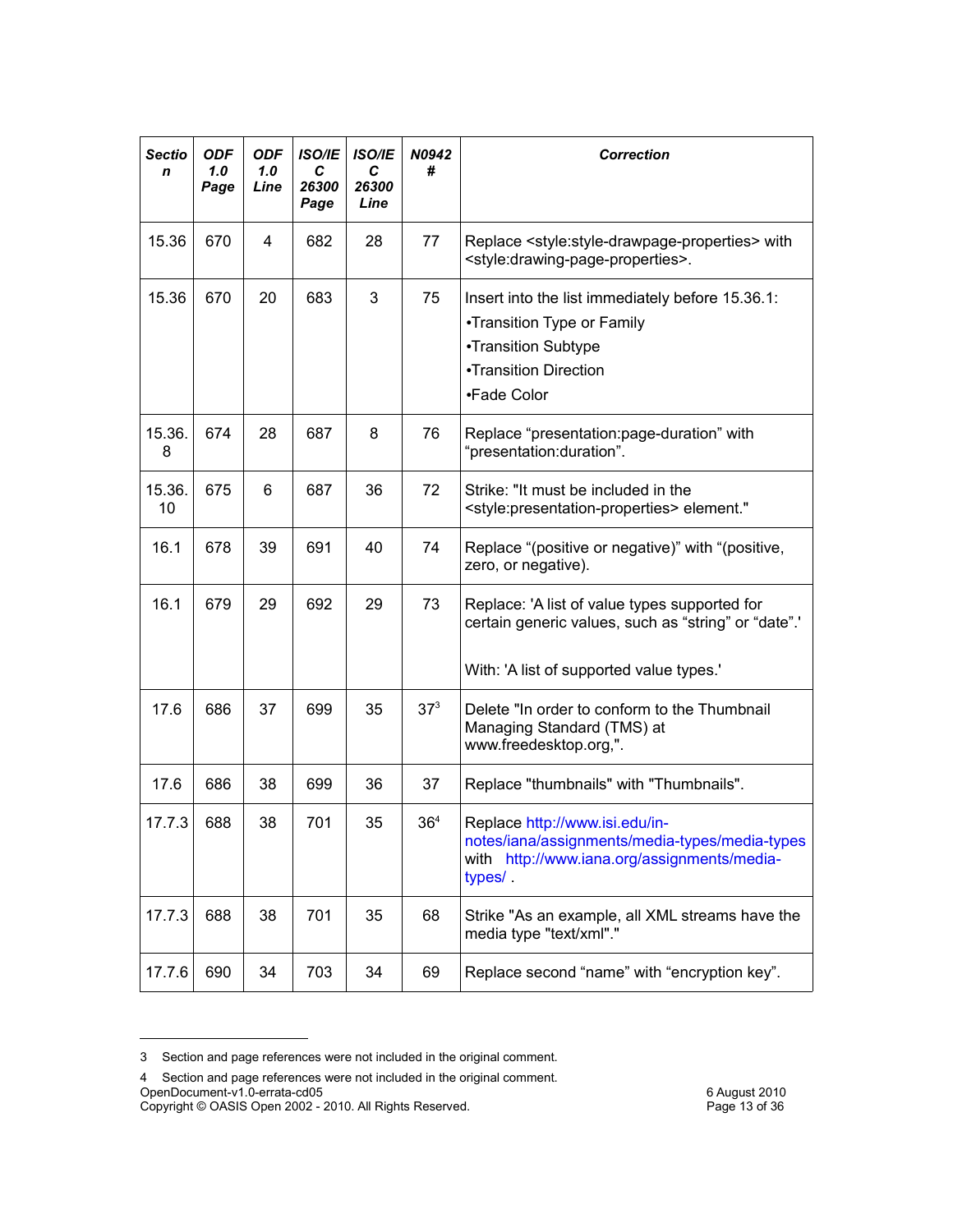| Sectio<br>n        | <b>ODF</b><br>1.0 <sub>1</sub><br>Page | <b>ODF</b><br>1.0 <sub>1</sub><br>Line | <b>ISO/IE</b><br>C<br>26300<br>Page | <b>ISO/IE</b><br>C<br>26300<br>Line | <b>N0942</b><br># | <b>Correction</b>                                                                                                                            |
|--------------------|----------------------------------------|----------------------------------------|-------------------------------------|-------------------------------------|-------------------|----------------------------------------------------------------------------------------------------------------------------------------------|
| Appe<br>n-dix<br>B | 695                                    | $\overline{7}$                         | 708                                 | 9                                   | 39 <sup>5</sup>   | Replace http://www.w3.org/TR/2003/WD-DOM-<br>Level-3-Events-20030331 with<br>http://www.w3.org/TR/2003/NOTE-DOM-Level-3-<br>Events-20031107/ |
| Appe<br>n-dix<br>D | 701                                    | 17                                     | 714                                 | 15                                  | 71                | Change 12.2 Title entry to read "Number Format".                                                                                             |
| Appe<br>n-dix<br>D | 702                                    | 33                                     | 715                                 | 31                                  | 71                | Replace "Text Alignment Properties" with "Text<br>and Text Alignment Properties".                                                            |

### **Notes of Errata 01:**

#### **Line Numbering:**

Lines were counted from the top of each page, including blank lines in schema fragments. Where tables were present, the section with the largest number of lines was used for the line count.

#### **N0942:**

All of the "defects" from the Japanese errata document filed with JTC 1/SC 34 were included in the foregoing errata, except for the following (see <http://www.itscj.ipsj.or.jp/sc34/open/0942rev1.htm> ):

N0942:30 "In 15.4.1, subsection 8.8.4 of XSL is referenced, but it should be 7.8.4."

Rejected, the text is correct.

N0942:51 "Section 9.3, 8th line on page 298 Current description: Like the formatting properties of drawing shapes, frame formatting properties are stored in styles belonging to the graphic family. Proposal: A different font is used for the word "graphic", but it shouldn't."

Rejected, the text is correct. The term "graphic" here refers to a particular "family" of styles that is defined by OpenDocument.

N0942:70 – Requires further consideration.

N0942:78 "Can style:default-style contain the properties in 15.36 "Presentation Page Attributes"? The beginning of this subsection is: 'The properties described in this section can be contained within style elements <style:style> whose family is drawing-page.' However, can style:defaultstyle whose family is drawing-page contain these properties? The schema appears to say so."

Rejected, not a defect. The answer to the question is yes. The reference in the text was not exclusive.

<span id="page-13-0"></span><sup>5</sup> Section and page references were not included in the original comment. OpenDocument-v1.0-errata-cd05 6 August 2010

Copyright © OASIS Open 2002 - 2010. All Rights Reserved.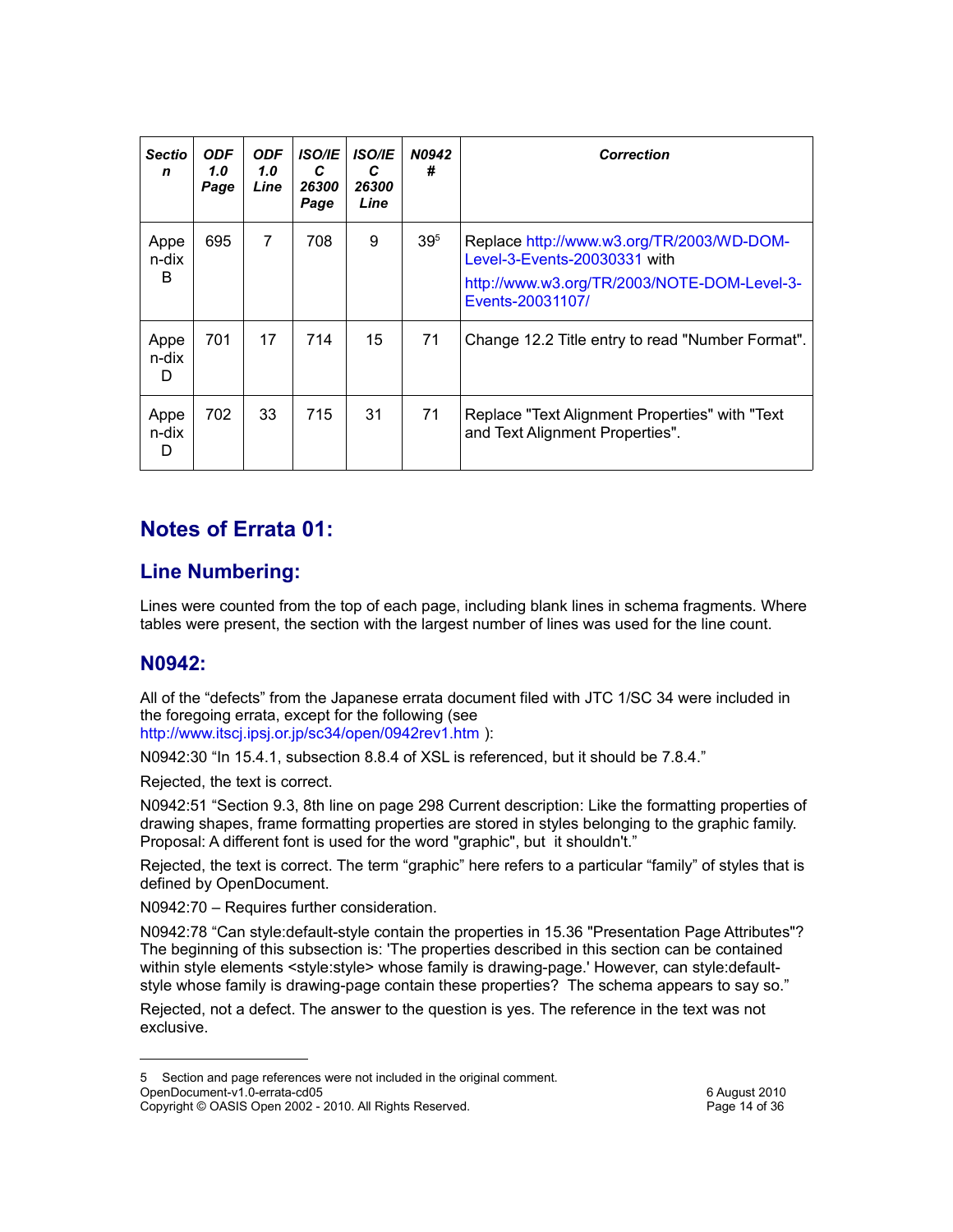N0942:89 "The first para of 15.3.4 is:

 If a page contains borders, the border line width attributes style:border-line-width, style:border-line-width-top, style:border-line-width-bottom, style:borderline-width-left and style:border-line-width-right specify the properties of the border lines of the headers and footers.

However, since 15.3 applies to headers and footers, should "If a page" be replaced with "If a header or footer"?"

Rejected. Borders of pages define the borders of headers and footers and therefore the text is correct as written.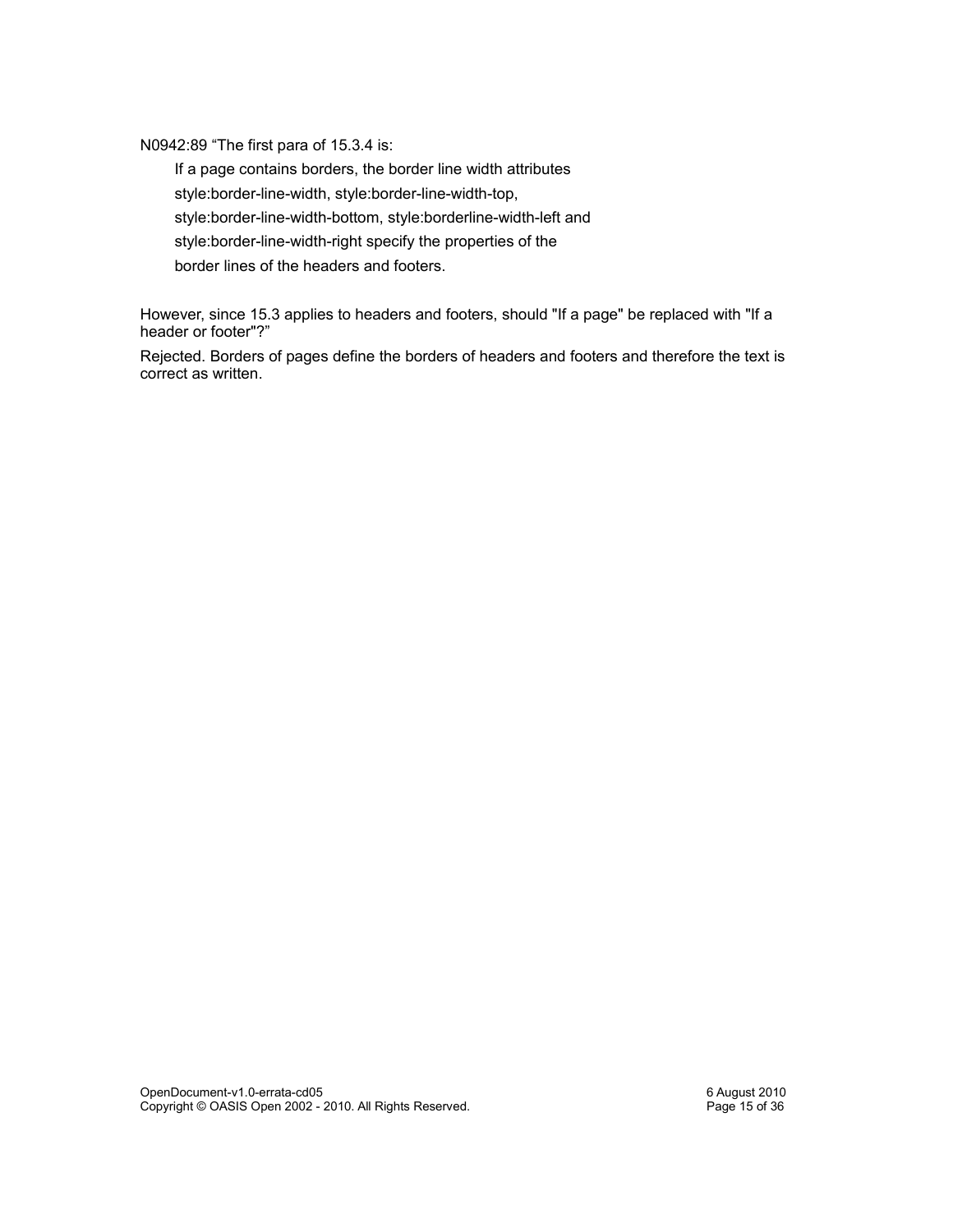### **Errata Part 02**

The following part is new to the second errata document for [OpenDocument v1.0](http://docs.oasis-open.org/office/v1.0/OpenDocument-v1.0-os.pdf). This part covers the second Japanese Defect Report [\(N1078\)](http://www.itscj.ipsj.or.jp/sc34/open/1078.htm) and the first British Defect Report [\(N1309\)](http://www.itscj.ipsj.or.jp/sc34/open/1309.htm) and includes references to the comments of the Japanese National Body [\(N1078\)](http://www.itscj.ipsj.or.jp/sc34/open/1078.htm) and British National Body [\(N1309\)](http://www.itscj.ipsj.or.jp/sc34/open/1309.htm) for the reader's convenience.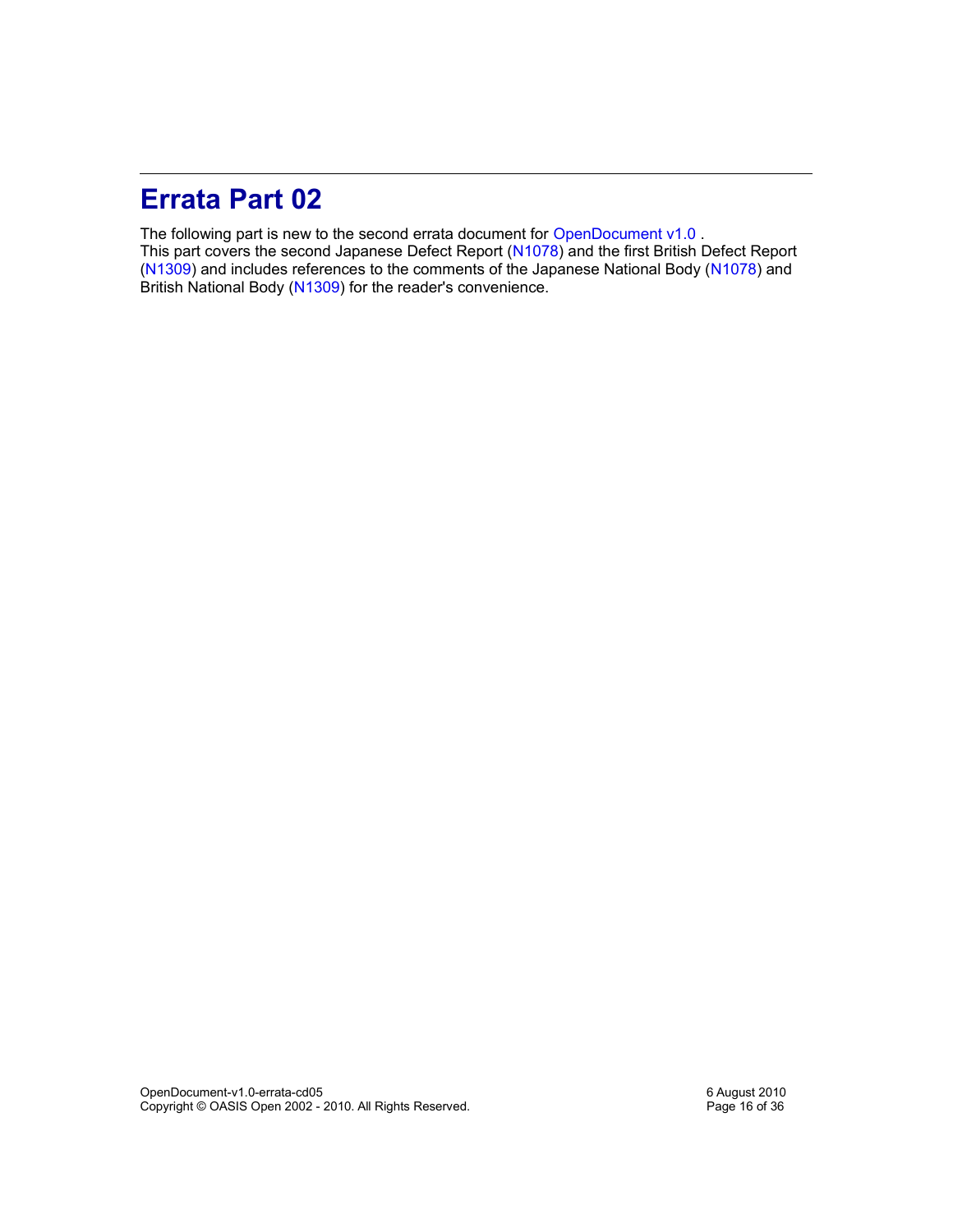| <b>Section</b> | <b>Subsection</b>     | <b>Correction</b>                                                                                                                                                                                                                                                                                                                                                                                                                                                                                                                                                                                                                                                                                     | <b>Comment</b><br>of National<br><b>Body</b> |
|----------------|-----------------------|-------------------------------------------------------------------------------------------------------------------------------------------------------------------------------------------------------------------------------------------------------------------------------------------------------------------------------------------------------------------------------------------------------------------------------------------------------------------------------------------------------------------------------------------------------------------------------------------------------------------------------------------------------------------------------------------------------|----------------------------------------------|
| 1.3            |                       | Replace in first table "Prefix" column:<br>"drawing" with "draw".                                                                                                                                                                                                                                                                                                                                                                                                                                                                                                                                                                                                                                     | N1309:9                                      |
| 1.6            |                       | Replace the entire section and title with the following:<br>"1.6 White-Space Processing<br>ODF processing of whitespace characters is in<br>conformance with the provisions of [XML 1.0].<br>In addition, ODF processors shall ignore all element<br>children ([RNG] section 5, Data Model) of ODF-defined<br>elements that are strings consisting entirely of<br>whitespace characters and which do not satisfy a<br>pattern of the ODF schema definition for the element.<br>Any special treatment of additional occurrences of<br>whitespace characters depends on the specific<br>definitions of individual ODF elements, attributes, and<br>their datatypes. See, in particular, section 5.1.1." | N1309:10                                     |
| 2.1.2          | Version               | Delete:<br>"If the file has a version known to an XML processor, it<br>may validate the document. Otherwise, it is optional to<br>validate the document, but the document must be well<br>formed."                                                                                                                                                                                                                                                                                                                                                                                                                                                                                                    | N1309:6                                      |
| 3.1.15         |                       | Replace:<br>"The manner in which the language is represented is<br>similar to the language tag described in [RFC3066]. It<br>consists of a two or three letter Language Code taken<br>from the ISO 639 standard optionally followed by a<br>hyphen (-) and a two-letter Country Code taken from<br>the ISO 3166 standard."<br>with:<br>"The syntax and semantics of the language tag are<br>specified in [RFC3066]."                                                                                                                                                                                                                                                                                  | N1078:1                                      |
| 4.4.1          | Protected<br>Sections | After:<br>"To avoid saving the password directly into the XML<br>file, only a hash value of the password is stored."<br>insert:<br>"The hashing is implementation-dependent."                                                                                                                                                                                                                                                                                                                                                                                                                                                                                                                         | N1078:18                                     |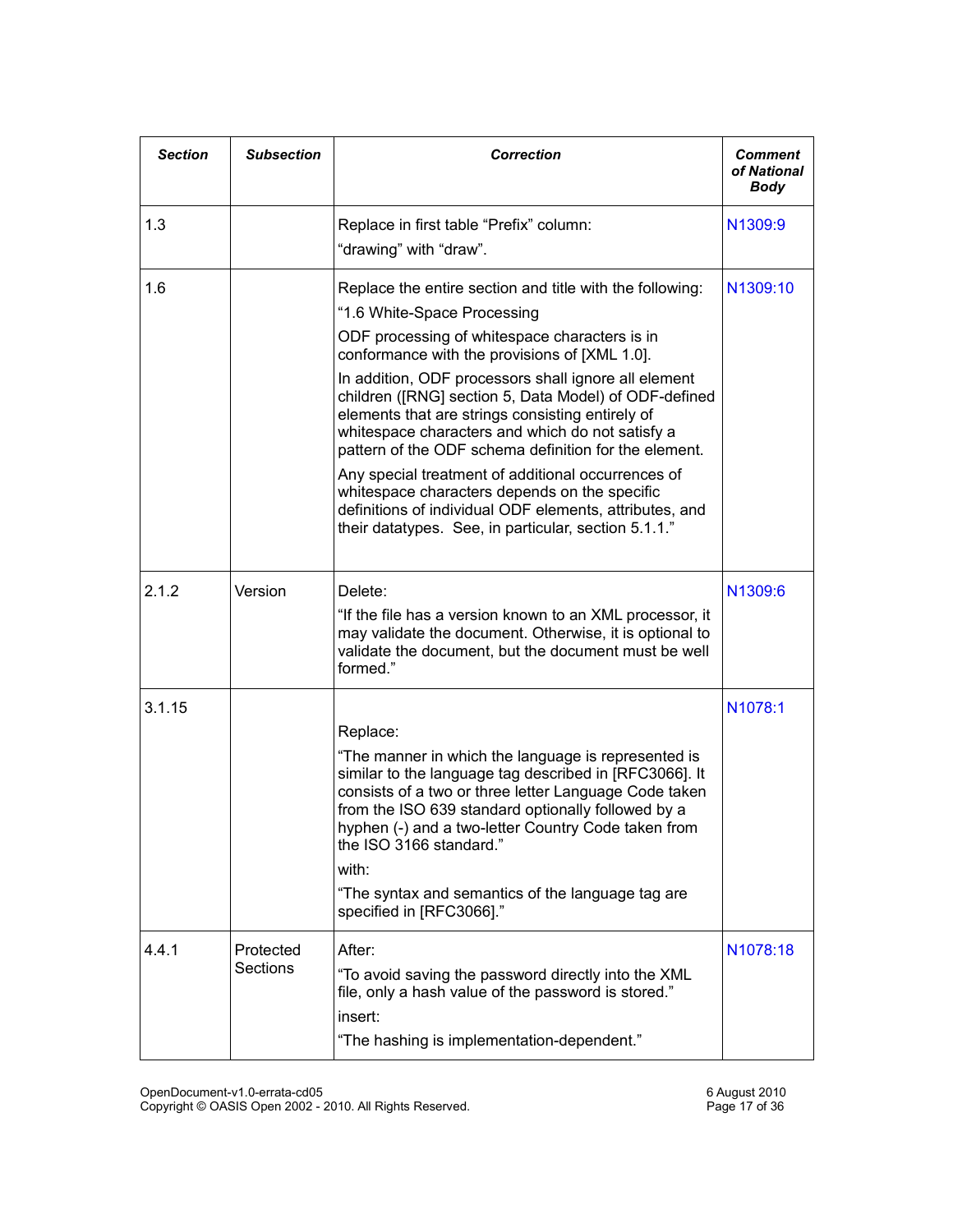| <b>Section</b> | <b>Subsection</b> | <b>Correction</b>                                                                                                                                                                                                                                                                                                                                                                                                                                                                                                                                                            | <b>Comment</b><br>of National<br><b>Body</b> |
|----------------|-------------------|------------------------------------------------------------------------------------------------------------------------------------------------------------------------------------------------------------------------------------------------------------------------------------------------------------------------------------------------------------------------------------------------------------------------------------------------------------------------------------------------------------------------------------------------------------------------------|----------------------------------------------|
| 6.3            |                   | Delete:<br>"In the OpenDocument file format, a variable must be<br>declared at the beginning of a document".                                                                                                                                                                                                                                                                                                                                                                                                                                                                 | N1309:1                                      |
| 6.3            |                   | Replace:<br>"OpenDocument text documents can contain variables,<br>which are processed or displayed using variable<br>fields"<br>with<br>"OpenDocument documents can contain variables,<br>which are processed or displayed using variable<br>fields."                                                                                                                                                                                                                                                                                                                       | N1309:2                                      |
| 6.7.2          |                   | Delete the sentences:<br>"If the value of a field is fixed, the value of the field<br>element to which this attribute is attached is preserved<br>in all future edits of the document. If the value of the<br>field is not fixed, the value of the field may be replaced<br>by a new value when the document is edited."<br>and insert:<br>"The defined values of the text: fixed attribute are:<br>• true: value of the field element where this attribute<br>appears is preserved.<br>. false: value of the field element where this attribute<br>appears may be changed." | N <sub>1078</sub> :2                         |
| 7.3.1          | Use Outline       | Delete the sentence:<br>"See section 7.1 for more information on index marks."                                                                                                                                                                                                                                                                                                                                                                                                                                                                                               | N <sub>1078</sub> :3                         |
| 7.3.1          | Index Scope       | Replace the sentence:<br>"The text: index-scope attribute determines<br>whether the table-of-content is generated for the whole<br>document, or only for the current chapter."<br>with:<br>"The text: index-scope attribute specifies whether<br>index entries from an entire document or from the<br>chapter that contains the <text:table-of-<br>content&gt; element are used to construct a table of<br/>contents.<br/>The default value and the determination of the chapter<br/>are implementation-dependent."</text:table-of-<br>                                      | N <sub>1078</sub> :5                         |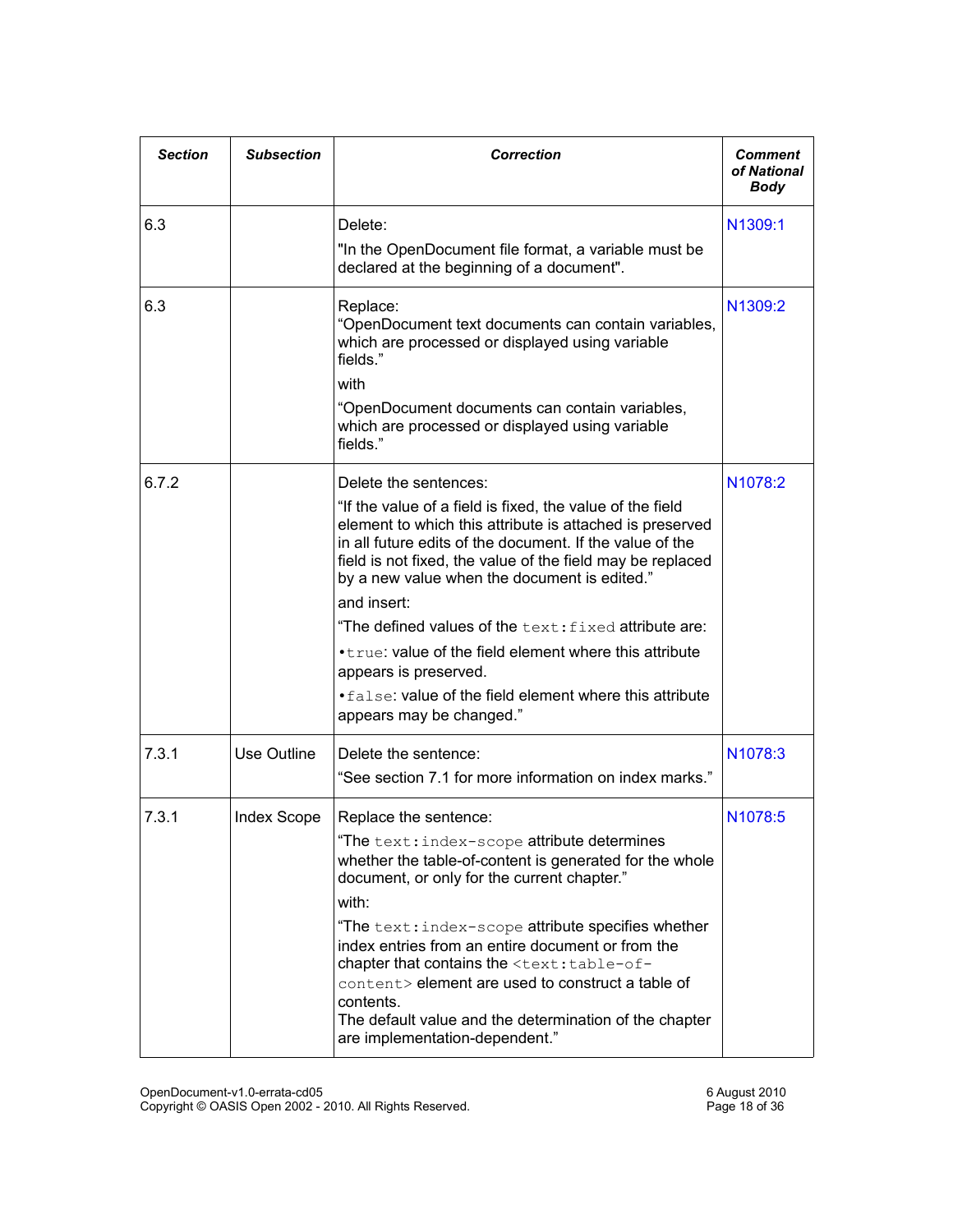| <b>Section</b> | <b>Subsection</b>      | <b>Correction</b>                                                                                                                                                                                                                                                                                                                                                                                                                                                                                                                                                                                                                                                                                                                                                                      | <b>Comment</b><br>of National<br>Body |
|----------------|------------------------|----------------------------------------------------------------------------------------------------------------------------------------------------------------------------------------------------------------------------------------------------------------------------------------------------------------------------------------------------------------------------------------------------------------------------------------------------------------------------------------------------------------------------------------------------------------------------------------------------------------------------------------------------------------------------------------------------------------------------------------------------------------------------------------|---------------------------------------|
| 7.3.2          |                        | Delete the sentence:<br>"(See below.)"                                                                                                                                                                                                                                                                                                                                                                                                                                                                                                                                                                                                                                                                                                                                                 | N <sub>1078</sub> :6                  |
| 7.4.1          | Use Caption            | Delete the sentences:<br>"Each object contained in a text document has a name.<br>In addition, images also have a caption. The image<br>caption or the image name can be gathered for the<br>index of illustrations."<br>and insert:<br>"The text:use-caption attribute specifies whether<br>the captions or names of illustrations are used for an<br>index.<br>The defined values of the text:use-caption<br>attribute are:<br>• true: illustration captions are used for an index.<br>• false: illustration names are used for an index."                                                                                                                                                                                                                                           | N <sub>1078</sub> :7                  |
| 7.7.1          | Copy Outline<br>Levels | Delete the sentences:<br>"This attribute can have a value of true or false.<br>If the value is true, the entries are gathered at the<br>outline level of the source element to which they refer.<br>If the value is false, all index entries gathered are at<br>the top outline level. For example, if an image appears<br>in section 1.2.3, the entry for the image is located at<br>outline level 3."<br>and insert:<br>"The text: copy-outline-levels attribute<br>specifies whether index entries are indented according<br>to the outline level of their source.<br>The defined values for the text: copy-outline-<br>levels attribute are:<br>$\bullet$ false: no indentation is added.<br>.true: index entries are indented according to the<br>outline level of their source." | N <sub>1078</sub> :8                  |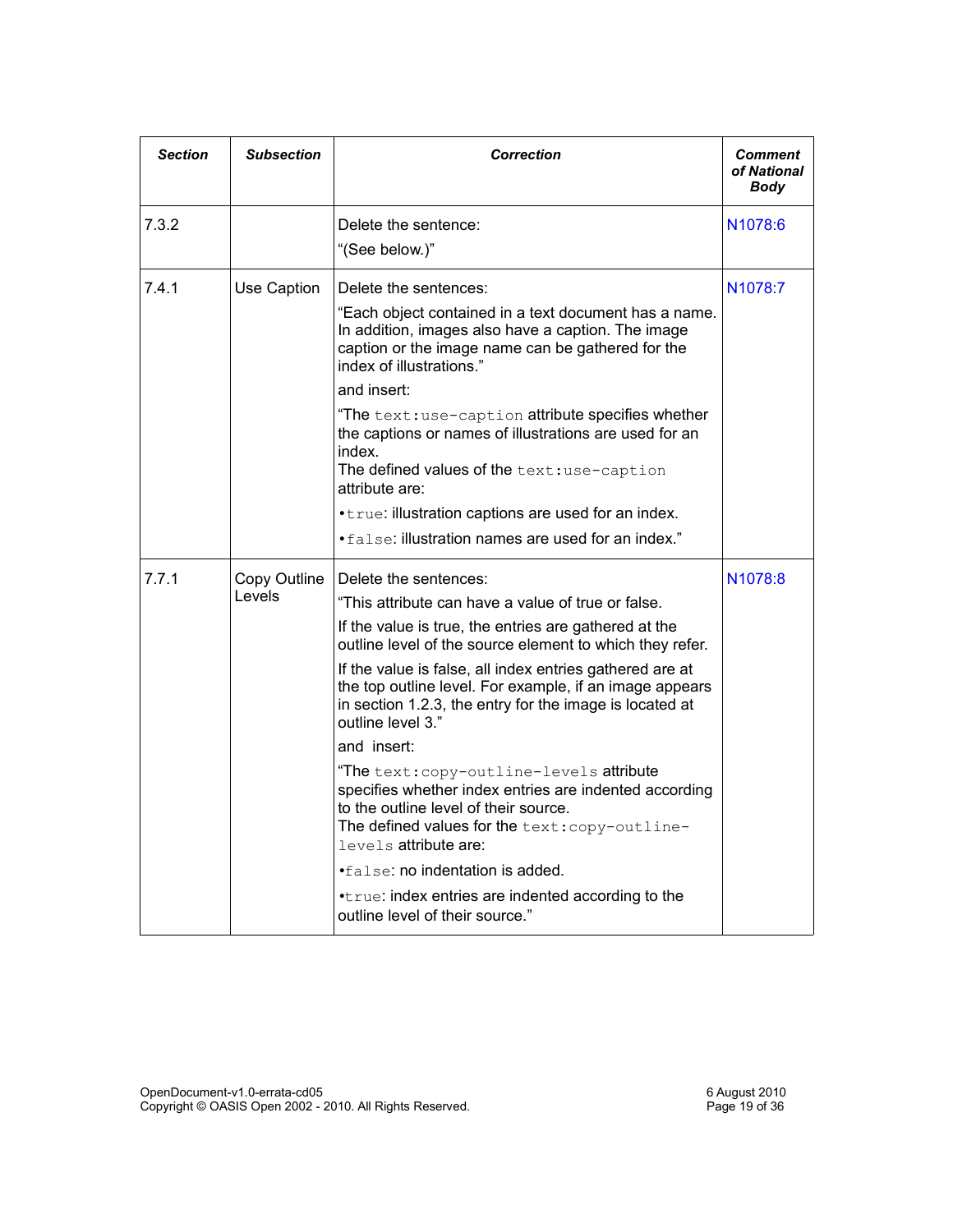| <b>Section</b> | <b>Subsection</b> | <b>Correction</b>                                                                                                                                        | Comment<br>of National<br><b>Body</b> |
|----------------|-------------------|----------------------------------------------------------------------------------------------------------------------------------------------------------|---------------------------------------|
| 7.8.2          |                   | Insert new a paragraph following the paragraph that<br>ends with:                                                                                        | N1078:9                               |
|                |                   | "The declaration element in an Xlink, which points to<br>the resource containing the list of terms."                                                     |                                       |
|                |                   | that reads:                                                                                                                                              |                                       |
|                |                   | "The format of an index mark file is implementation<br>dependent."                                                                                       |                                       |
| 7.12           |                   | Replace:                                                                                                                                                 | N1078:10                              |
|                |                   | "There are eight types of index entries, "<br>with                                                                                                       |                                       |
|                |                   | "There are seven types of index entries,"                                                                                                                |                                       |
| 8.1.1          | Protected         | Replace:                                                                                                                                                 | N1078:11                              |
|                |                   | "If a table is protected, all of the table elements and the<br>cell elements with a style: cell-protect attribute<br>set to true are protected."         |                                       |
|                |                   | with                                                                                                                                                     |                                       |
|                |                   | "If a table is protected, all of the table's cell elements<br>with a style: cell-protect attribute set a different<br>value than none are protected."    |                                       |
| 8.1.1          | Protected         | After:                                                                                                                                                   | N1078:18                              |
|                |                   | "To avoid saving the password directly into the XML<br>file, only a hash value of the password is stored within<br>the table: protection-key attribute." |                                       |
|                |                   | insert:                                                                                                                                                  |                                       |
|                |                   | "The hashing is implementation-dependent."                                                                                                               |                                       |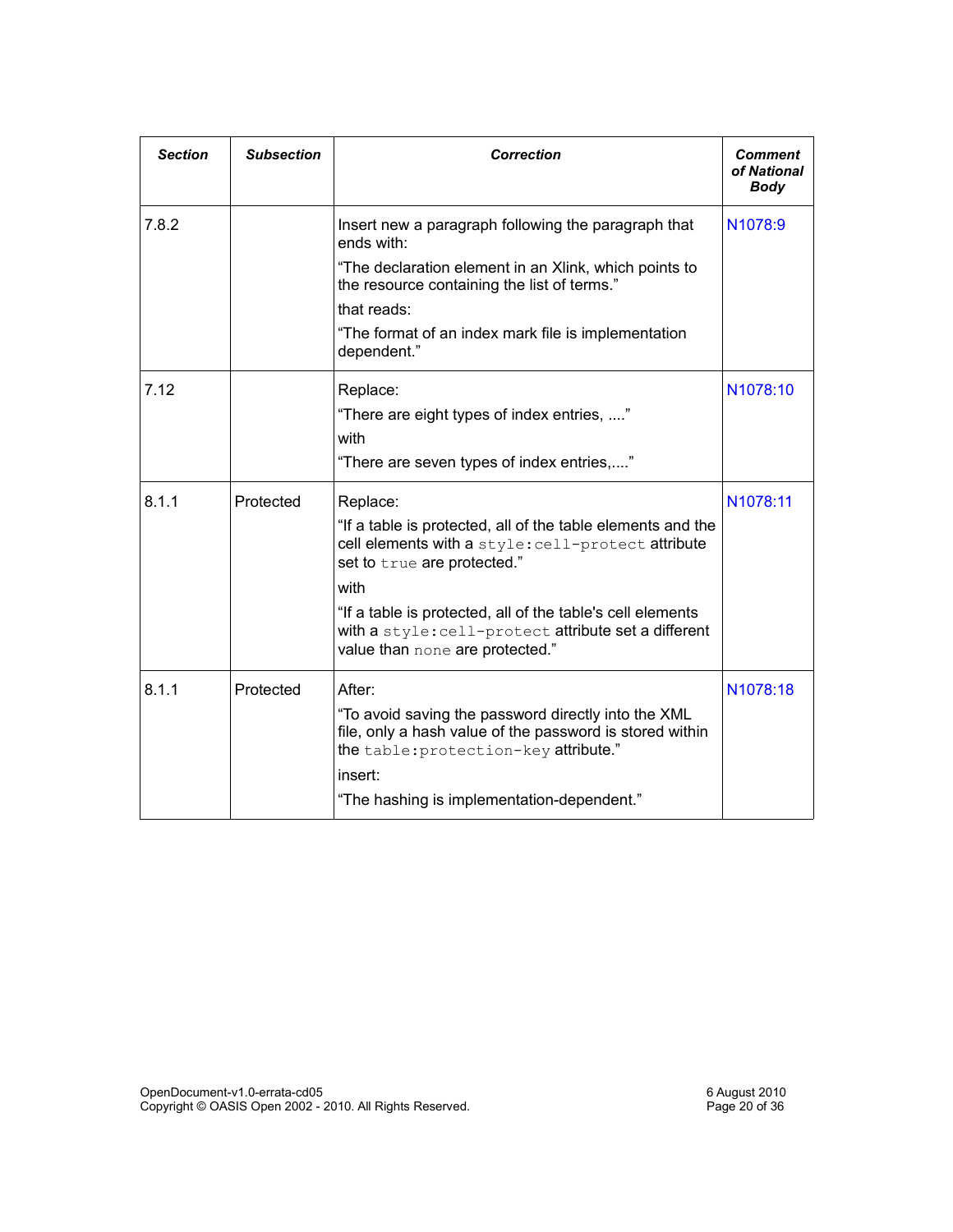| <b>Section</b> | <b>Subsection</b>                              | <b>Correction</b>                                                                                                                                                                                                                        | <b>Comment</b><br>of National<br><b>Body</b> |
|----------------|------------------------------------------------|------------------------------------------------------------------------------------------------------------------------------------------------------------------------------------------------------------------------------------------|----------------------------------------------|
| 8.1.2          | Visibility                                     | Replace the entire paragraph with the following text:                                                                                                                                                                                    | N1078:12<br>N1078:13                         |
|                |                                                | "The table: visibility attribute specifies the<br>conditions under which the table row is visible. The<br>values of the attribute are:                                                                                                   |                                              |
|                |                                                | $\cdot$ visible: the row is visible                                                                                                                                                                                                      |                                              |
|                |                                                | .collapse: the row is not visible                                                                                                                                                                                                        |                                              |
|                |                                                | .filter: the row is not visible as the result of applying<br>a filter (see section 8.7)                                                                                                                                                  |                                              |
|                |                                                | The default is visible."                                                                                                                                                                                                                 |                                              |
| 8.1.3          | Value Type                                     | Replace:<br>"The table: value-type attribute specifies the type<br>of value that can appear in a cell."<br>with<br>"The office: value-type attribute specifies the type<br>of value that can appear in a cell."                          | N1078:14                                     |
| 8.1.3          | <b>Cell Current</b><br><b>Numeric</b><br>Value | Replace:<br>"This attribute is only evaluated for cells that contain<br>the following data types:"<br>with<br>"This attribute is present only whenever there is an<br>office: value-type attribute with one of the<br>following values:" | N1078:14                                     |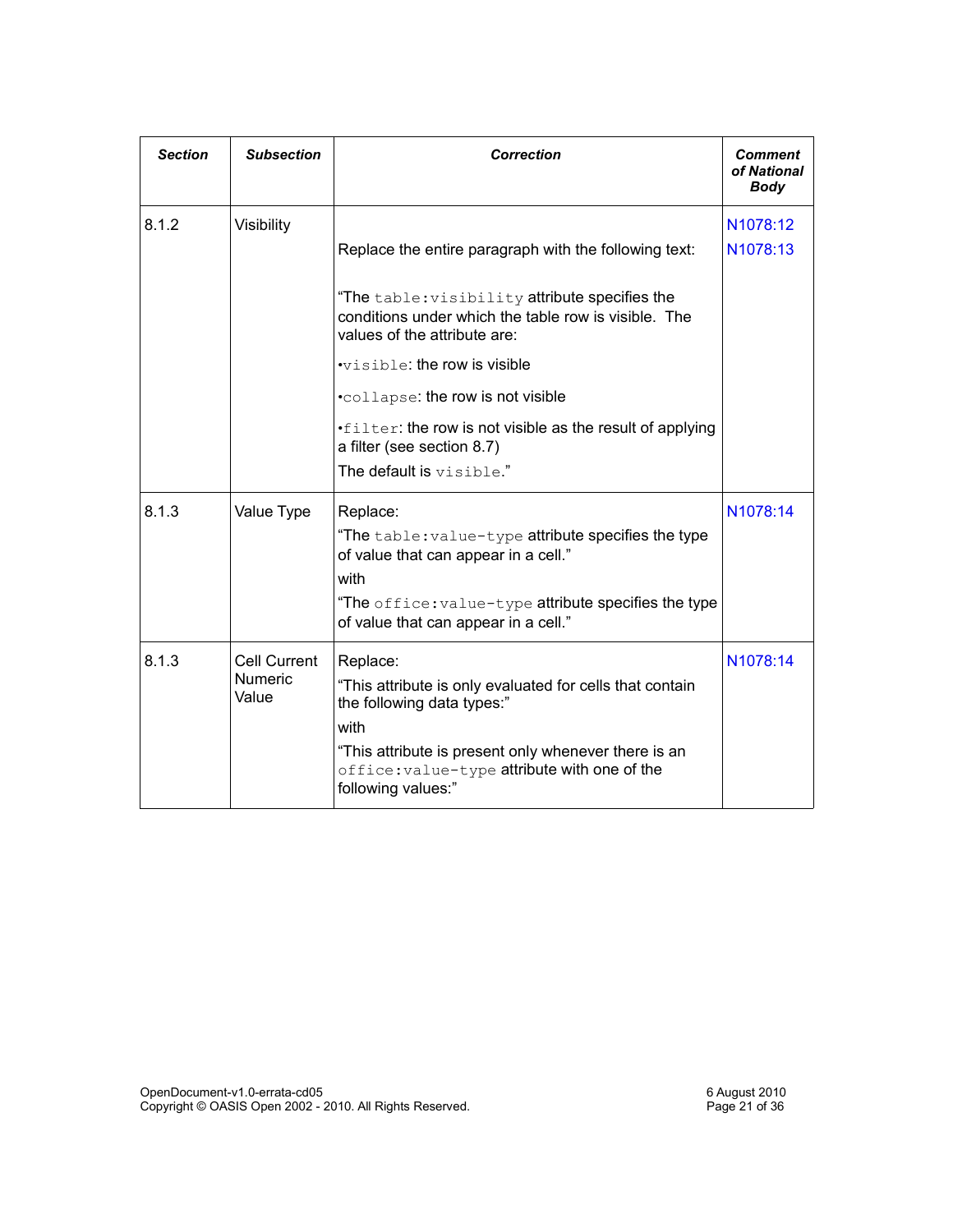| <b>Section</b> | <b>Subsection</b>                        | <b>Correction</b>                                                                                                                                                                                                                                                                                                                                                                                                                                                                                                                                                                                                            | Comment<br>of National<br>Body |
|----------------|------------------------------------------|------------------------------------------------------------------------------------------------------------------------------------------------------------------------------------------------------------------------------------------------------------------------------------------------------------------------------------------------------------------------------------------------------------------------------------------------------------------------------------------------------------------------------------------------------------------------------------------------------------------------------|--------------------------------|
| 8.1.3          | Cell Current<br>Currency                 | Replace:<br>"The ${\tt tableoffice:currency}$ attribute specifies the<br>current currency value of a cell. The value of this<br>attribute is usually currency information such as DEM<br>or EUR. This attribute is only evaluated for cells whose<br>data type is currency."<br>with<br>"The office: currency attribute specifies the<br>currency system in which the value of the<br>office: value attribute is expressed. The value of<br>this attribute is usually a currency identifier, such as<br>"DEM" or "EUR". This attribute may be present only<br>when the office: value-type attribute value is<br>"currency"." | N1078:14                       |
| 8.1.3          | <b>Cell Current</b><br>Date Value        | Replace:<br>"This attribute is only evaluated for cells whose data<br>type is date."<br>with<br>"This attribute is present only whenever the<br>office: value-type attribute value is "date"."                                                                                                                                                                                                                                                                                                                                                                                                                               | N1078:14                       |
| 8.1.3          | <b>Cell Current</b><br><b>Time Value</b> | Replace:<br>"This attribute is only evaluated for cells whose data<br>type is time."<br>with<br>"This attribute is present only whenever the<br>office:value-type attribute is "time"."                                                                                                                                                                                                                                                                                                                                                                                                                                      | N1078:14                       |
| 8.1.3          | <b>Cell Current</b><br>Boolean<br>Value  | Replace:<br>"This attribute is only evaluated for cells whose data<br>type is boolean."<br>with<br>"This attribute is present only whenever the<br>office: value-type attribute value is "boolean"."                                                                                                                                                                                                                                                                                                                                                                                                                         | N1078:14                       |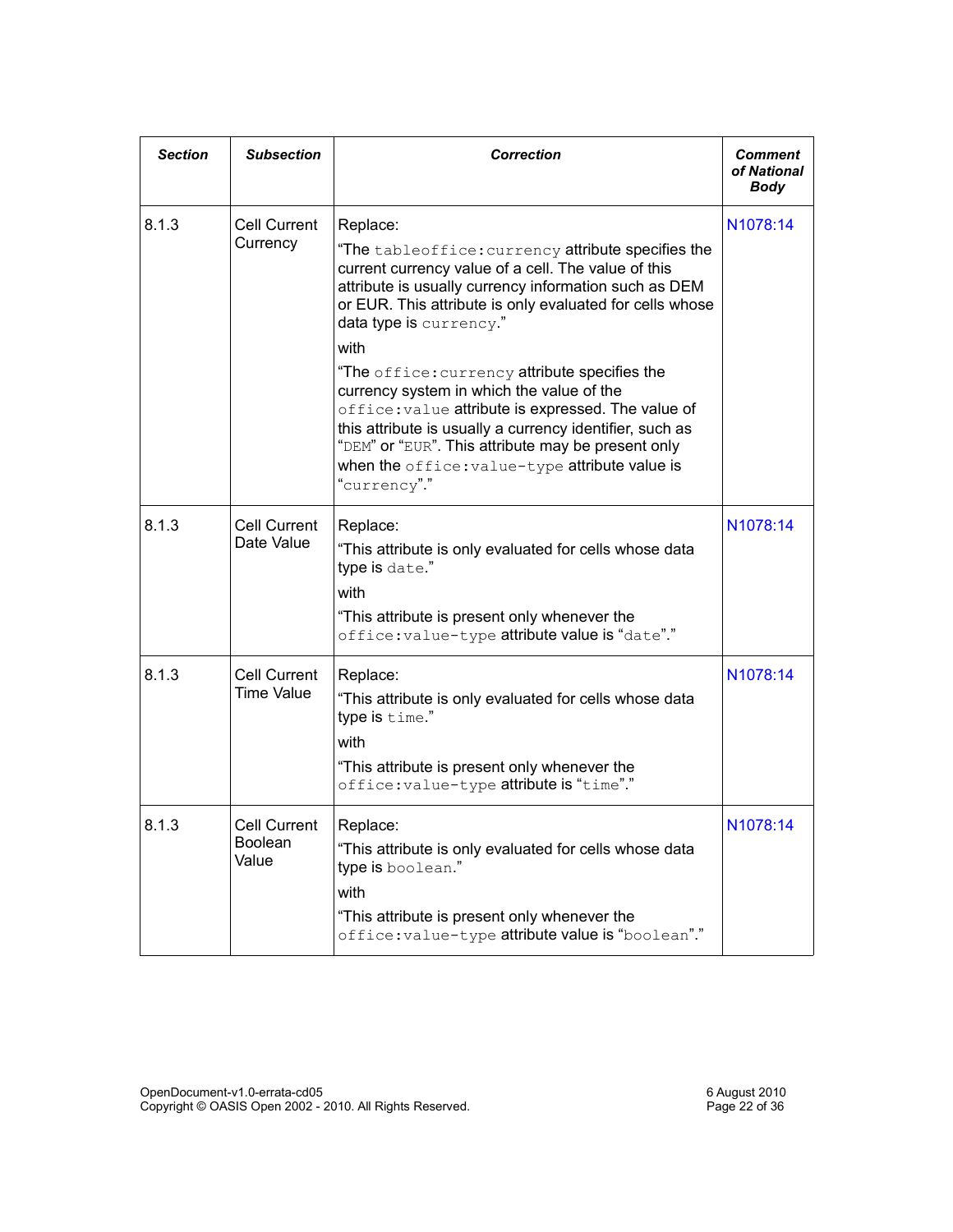| <b>Section</b> | <b>Subsection</b>                          | <b>Correction</b>                                                                                                                                                                                                                                                                                                                                      | <b>Comment</b><br>of National<br><b>Body</b> |
|----------------|--------------------------------------------|--------------------------------------------------------------------------------------------------------------------------------------------------------------------------------------------------------------------------------------------------------------------------------------------------------------------------------------------------------|----------------------------------------------|
| 8.1.3          | <b>Cell Current</b><br><b>String Value</b> | Replace:<br>"This attribute is only evaluated for cells whose data<br>type is string."<br>with<br>"This attribute may be present only whenever the<br>office: value-type attribute value is "string"."                                                                                                                                                 | N1078:14                                     |
| 8.1.3          | <b>Table Cell</b><br>Protection            | Replace:<br>"The table: protected attribute protects the table<br>cells."<br>with<br>"The table: protect attribute protects the table<br>cells."<br>Replace in the last sentence of the subsection the<br>word:<br>"table:cell-protect"<br>with:<br>"style:cell-protect"                                                                               | N1078:15                                     |
| 8.3.4          |                                            | Replace:<br>"The <table: shapes=""> element contains all graphic<br/>shapes with an anchor on the table this element is a<br/>child of."<br/>with<br/>"The <table: shapes=""> element contains all the<br/>elements that represent graphic shapes (see section<br/>9.2) that are anchored on a table where this element<br/>occurs."</table:></table:> | N1078:16                                     |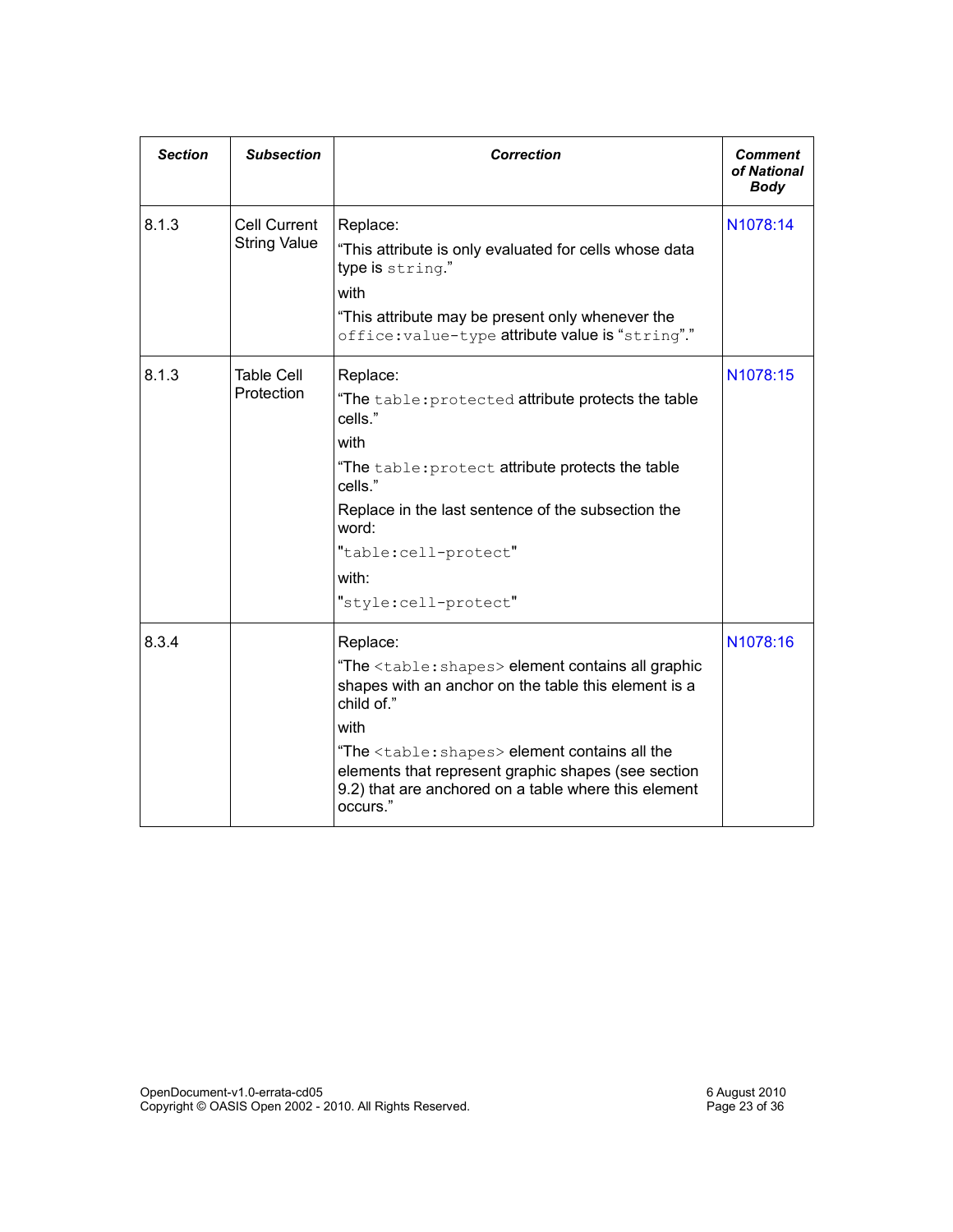| <b>Section</b> | <b>Subsection</b> | <b>Correction</b>                                                                                                                                                                                                                                                                                                                                                                                                                                                                                                                                                                                                                                                                                                                                                                                                                                                                                                                  | <b>Comment</b><br>of National<br>Body |
|----------------|-------------------|------------------------------------------------------------------------------------------------------------------------------------------------------------------------------------------------------------------------------------------------------------------------------------------------------------------------------------------------------------------------------------------------------------------------------------------------------------------------------------------------------------------------------------------------------------------------------------------------------------------------------------------------------------------------------------------------------------------------------------------------------------------------------------------------------------------------------------------------------------------------------------------------------------------------------------|---------------------------------------|
| 8.4.3          |                   | Replace:<br>"The <table: detective=""> element has two<br/>purposes. One the one hand, it contains information<br/>about relations that exist between table cells because<br/>of formulas and that should be highlighted in the UI.<br/>On the other hand, the element contains information<br/>about cells that are highlighted currently in the UI<br/>either because of the relations mentioned above or<br/>because of error conditions."</table:>                                                                                                                                                                                                                                                                                                                                                                                                                                                                             | N1078:17                              |
|                |                   | with<br>"The <table: detective=""> element contains<br/>information about what relationships between the<br/>current cell and other cells are revealed in the<br/>presentation of the table."</table:>                                                                                                                                                                                                                                                                                                                                                                                                                                                                                                                                                                                                                                                                                                                             |                                       |
| 8.4.4          |                   | Replace:<br>"The <table: operation=""> element specifies that<br/>certain relations that exist between the cell the element<br/>is a child of and other cells should be made visible or<br/>invisible in the UI. One and the same detective<br/>operation can be applied multiple times to the same<br/>cell. In this case, the second operation is applied to the<br/>resulting cells of the first operation and so on. This<br/>means that an operation not necessarily is applied to<br/>the cell the operation is defined in, but also to other<br/>cells, and that it therefor can interact with operations<br/>defined in other cells. This especially applies to<br/>operations that make relations invisible. To get a<br/>determinate behavior, operations have an index and<br/>are applied in the order of that index. The attributes<br/>associated with the <table: operation=""> element<br/>are:"</table:></table:> | N1078:17                              |
|                |                   | with<br>"The <table: operation=""> element specifies both the<br/>type of detective operation that leads to the discovery<br/>of relationships between cells (table: name attribute)<br/>and the order which those operations are applied<br/>(table: index attribute). Once relationships between<br/>cells have been discovered, those cells are highlighted<br/>to show those relationships. The attributes associated<br/>with the <table: operation=""> element are:"</table:></table:>                                                                                                                                                                                                                                                                                                                                                                                                                                       |                                       |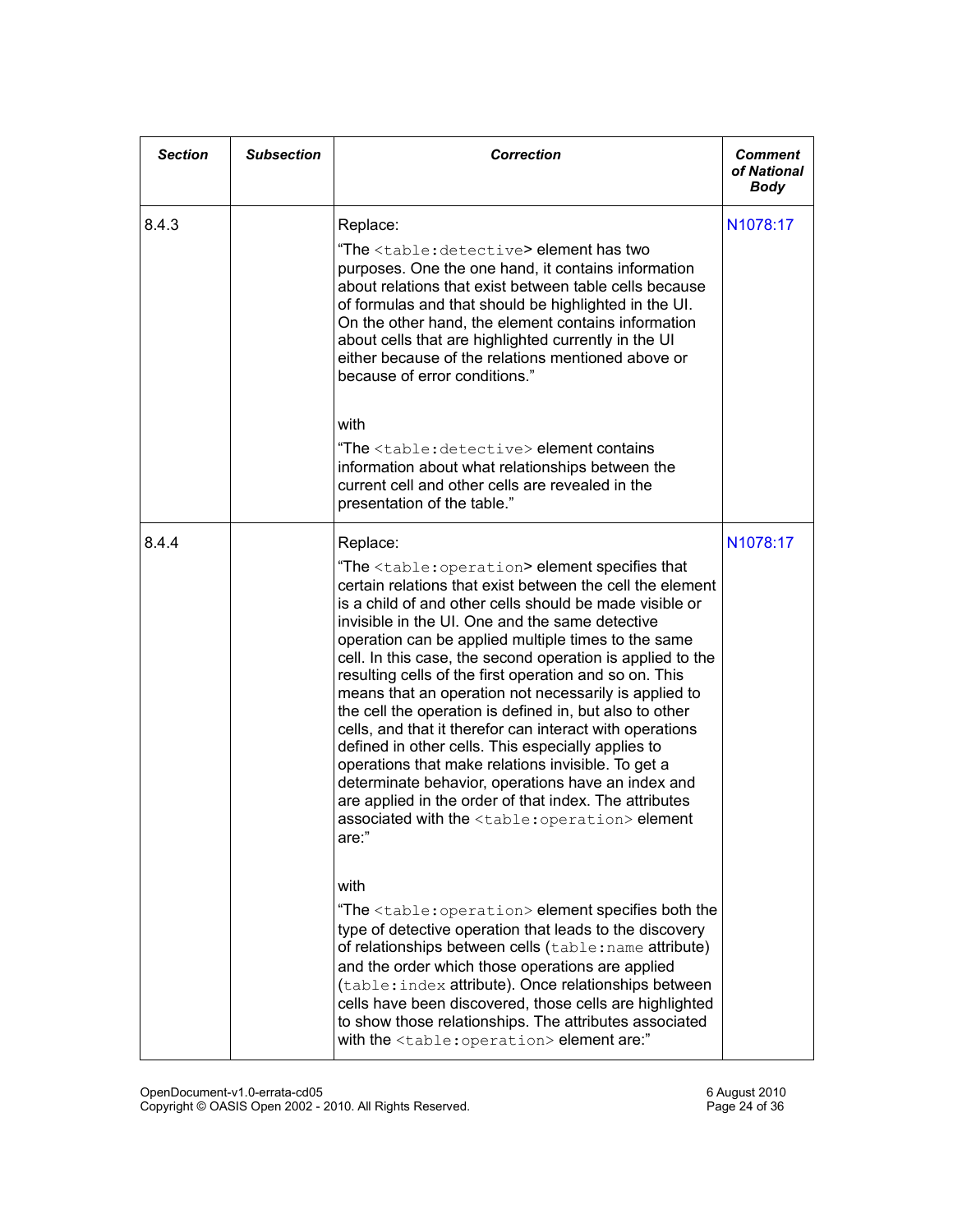| <b>Section</b> | <b>Subsection</b> | <b>Correction</b>                                                                                                                                                                                                                                                                                                                                                                                                                                                                                                                                                                                    | <b>Comment</b><br>of National<br><b>Body</b> |
|----------------|-------------------|------------------------------------------------------------------------------------------------------------------------------------------------------------------------------------------------------------------------------------------------------------------------------------------------------------------------------------------------------------------------------------------------------------------------------------------------------------------------------------------------------------------------------------------------------------------------------------------------------|----------------------------------------------|
| 8.4.4          | Name              | Replace<br>"The table: name attribute specifies the name of the<br>detective operation. Possible names are trace-<br>dependents, remove-dependents, trace-<br>precedents, remove-precedents and trace-<br>errors. trace-dependents and remove-<br>dependents displays or hides cells that use the value<br>of the current cell in their formula. Trace-<br>precedents and remove-precedents displays or<br>hides cells whose value is used in the formula of the<br>current cell. Trace-errors displays cells that cause<br>an error while calculating the result of the current cell's<br>formula." | N <sub>1078</sub> :17                        |
|                |                   | with<br>"The table:name attribute specifies the name of a<br>detective operation.<br>The defined values for the table: name attribute are:<br>.remove-dependents: removes highlighting from<br>cells that use the value of the current cell in their<br>formula.<br>. remove-precedents: removes highlighting from<br>cells whose values are use in the formula of the<br>current cell.                                                                                                                                                                                                              |                                              |
|                |                   | .trace-dependents: highlights cells that use the<br>value of the current cell in their formula.<br>• trace-errors: highlights cells that cause an error<br>while calculating the result of the current cell's formula.<br>*trace-precedents: highlights cells whose values<br>are use in the formula of the current cell.<br>The nature of the highlighting imposed or removed<br>from cells as the result of detective operations is<br>implementation dependent."                                                                                                                                  |                                              |
| 8.5.1          |                   | After:<br>"To avoid saving the password directly into the XML<br>file, only a hash value of the password is stored."<br>insert:<br>"The hashing is implementation-dependent."                                                                                                                                                                                                                                                                                                                                                                                                                        | N <sub>1078</sub> :18                        |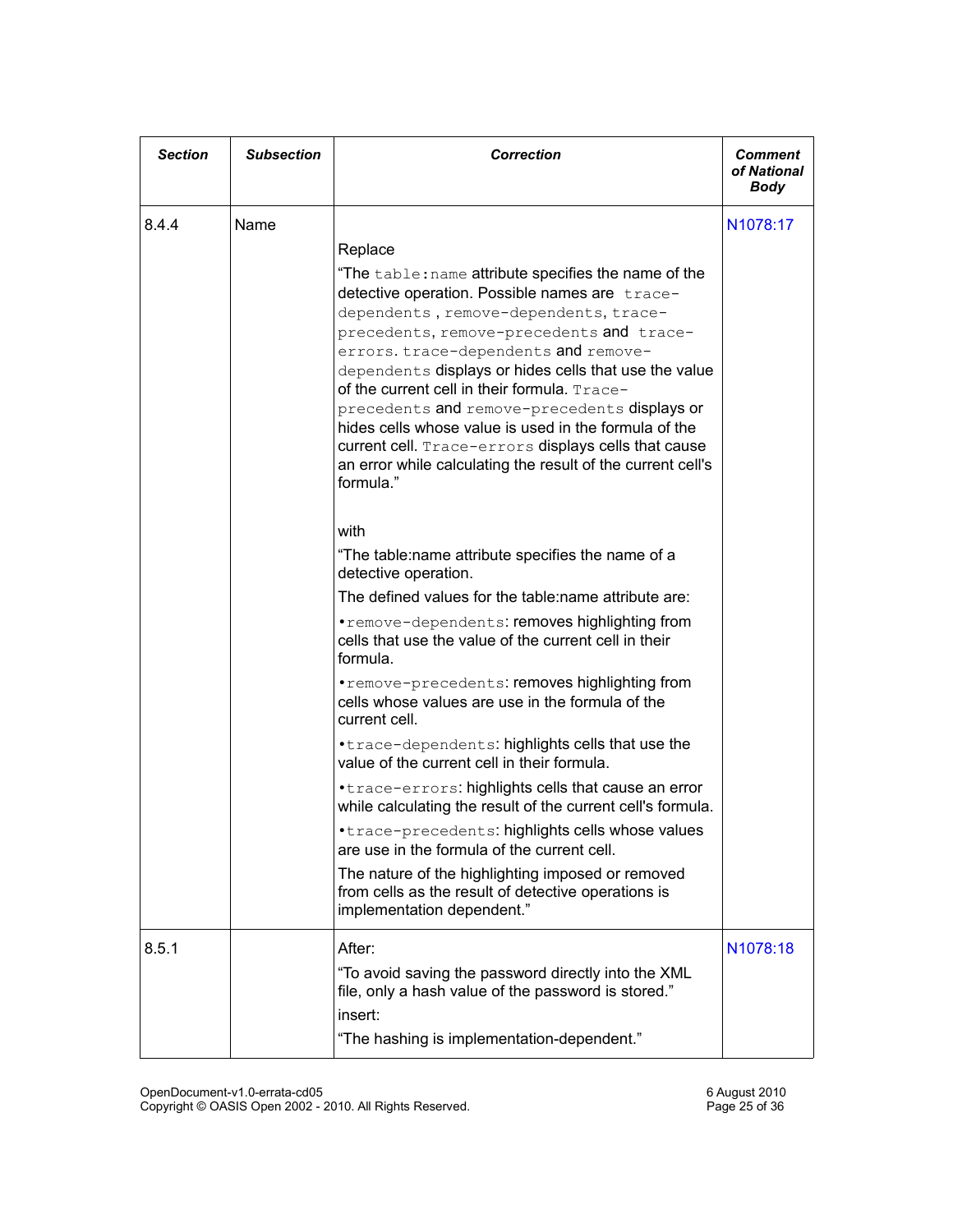| <b>Section</b> | <b>Subsection</b>                                 | <b>Correction</b>                                                                                                                                                                                                                                                                                                                                                                                                                                                                                                                                                                                                                                                                                                                                                                                                                                                                                                                                                                                                                                          | Comment<br>of National<br>Body |
|----------------|---------------------------------------------------|------------------------------------------------------------------------------------------------------------------------------------------------------------------------------------------------------------------------------------------------------------------------------------------------------------------------------------------------------------------------------------------------------------------------------------------------------------------------------------------------------------------------------------------------------------------------------------------------------------------------------------------------------------------------------------------------------------------------------------------------------------------------------------------------------------------------------------------------------------------------------------------------------------------------------------------------------------------------------------------------------------------------------------------------------------|--------------------------------|
| 8.5.2          | Search<br>Criteria Must<br>Apply to<br>Whole Cell | Replace:<br>"The table: search-criteria-must-apply-to-<br>whole-cell attribute specifies whether or not the<br>specified search criteria, according to the regular<br>expression used, must apply to the entire cell<br>contents."<br>with<br>"The table: search-criteria-must-apply-to-<br>whole-cell attribute specifies whether a search<br>pattern from the table: value attribute matches the<br>entire content of a cell.<br>The defined values of the table: search-<br>criteria-must-apply-to-whole-cell are:<br>.false: a search pattern can match any substring at<br>any position in a cell.<br>.true: a search pattern must match the entire content<br>of a cell.<br>The table: search-criteria-must-apply-to-<br>whole-cell attribute is only used with the<br><table: filter-condition=""> element when its<br/>table: data-type attribute has the value text and<br/>its table: operator attribute has one of the values:<br/>•match (i.e. matches)<br/>.! match (i.e. does not match)<br/><math>\bullet</math> = (i.e. equal to)</table:> | N <sub>1078</sub> :20          |
| 8.5.2          | Use Regular<br>Expressions                        | $\bullet$ ! = (i.e. not equal to)."<br>Insert after the first paragraph:<br>"The syntax and semantics of the regular expressions                                                                                                                                                                                                                                                                                                                                                                                                                                                                                                                                                                                                                                                                                                                                                                                                                                                                                                                           | N <sub>1309:4</sub>            |
|                |                                                   | are implementation-dependent."                                                                                                                                                                                                                                                                                                                                                                                                                                                                                                                                                                                                                                                                                                                                                                                                                                                                                                                                                                                                                             |                                |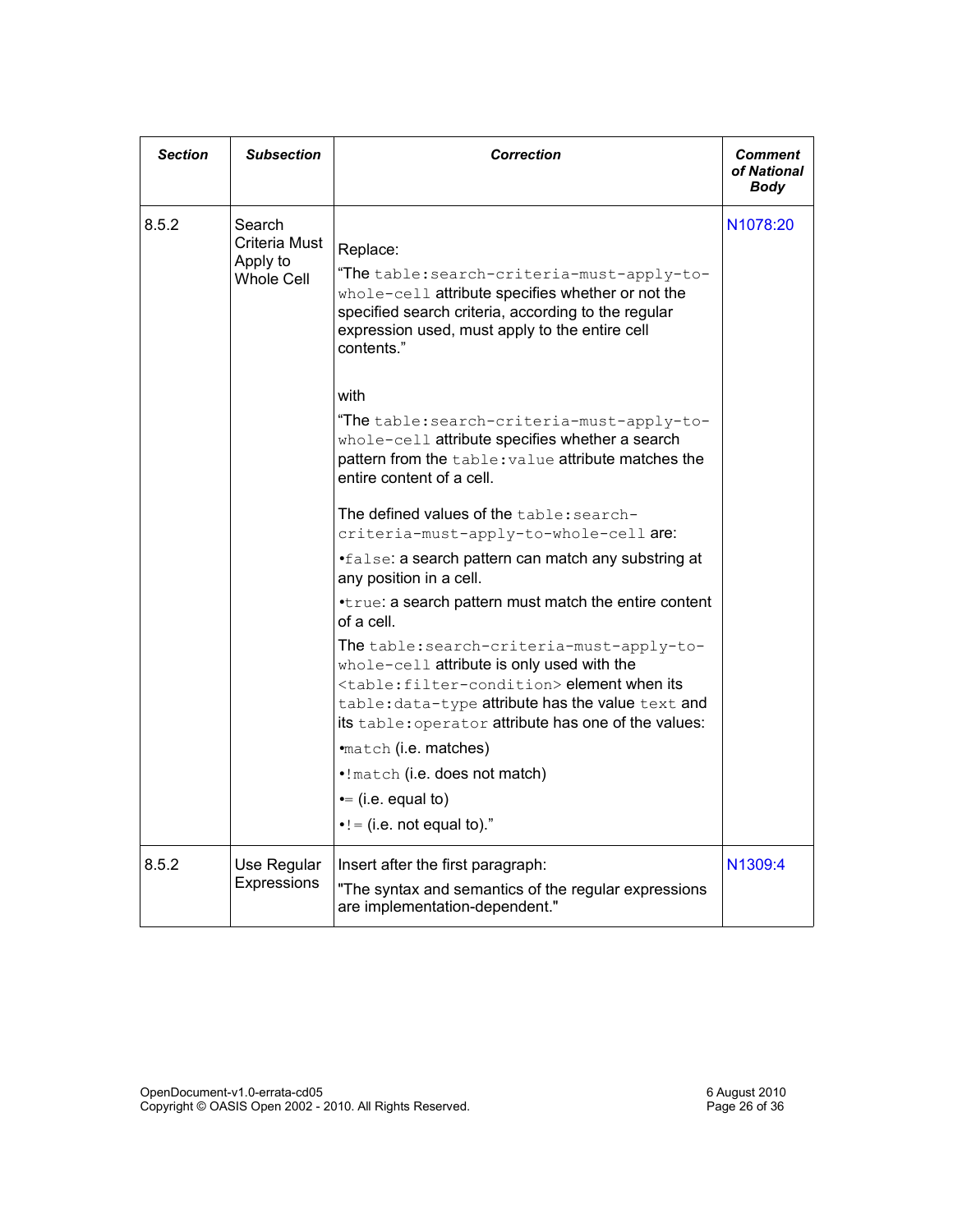| <b>Section</b> | <b>Subsection</b> | <b>Correction</b>                                                                                                                                                                    | Comment<br>of National<br>Body |
|----------------|-------------------|--------------------------------------------------------------------------------------------------------------------------------------------------------------------------------------|--------------------------------|
| 8.5.3          | Condition         | Replace:                                                                                                                                                                             | N1078:21                       |
|                |                   | "The value of this attribute should be a namespace<br>prefix, followed by a Boolean expression.                                                                                      |                                |
|                |                   | A typical syntax of the expression may be similar to the<br>XPath syntax. The following are valid conditions:                                                                        |                                |
|                |                   | •Condition ::= ExtendedTrueCondition   TrueFunction<br>'and' TrueCondition                                                                                                           |                                |
|                |                   | •TrueFunction ::= cell-content-is-whole-number()   cell-<br>content-is-decimal-number()   cell-content-is-date()  <br>cell-content-is-time()   cell-content-is-text()                |                                |
|                |                   | •ExtendedTrueCondition ::= ExtendedGetFunction  <br>cell-content-text-length() Operator Value                                                                                        |                                |
|                |                   | •TrueCondition ::= GetFunction   cell-content()<br><b>Operator Value</b>                                                                                                             |                                |
|                |                   | •GetFunction ::= cell-content-is-between(Value, Value)<br>  cell-content-is-not-between(Value, Value)                                                                                |                                |
|                |                   | •ExtendedGetFunction ::= cell-content-text-length-is-<br>between(Value, Value)   cell-content-text-length-is-not-<br>between(Value, Value)   cell-content-is-in-<br>list(StringList) |                                |
|                |                   | •Operator ::= '<'   '>'   '<='   '>='   '='   '!='                                                                                                                                   |                                |
|                |                   | •Value ::= NumberValue   String   Formula                                                                                                                                            |                                |
|                |                   | •StringList ::= StringList ';' String   String"                                                                                                                                      |                                |
|                |                   | •A Formula is a formula without an equals (=) sign at<br>the beginning. See section for more information.                                                                            |                                |
|                |                   | •A String comprises one or more characters<br>surrounded by quotation marks.                                                                                                         |                                |
|                |                   | •A NumberValue is a whole or decimal number. It<br>must not contain comma separators for number of<br>1000 or greater."                                                              |                                |
|                |                   | with:                                                                                                                                                                                |                                |
|                |                   | "The value of this attribute should be a namespace<br>prefix, followed by an implementation-dependent<br>Boolean expression."                                                        |                                |
| 8.6.10         | Function          | Add after the paragraph before the schema:<br>"These functions are implementation-dependent."                                                                                        | N1078:23                       |
|                |                   |                                                                                                                                                                                      |                                |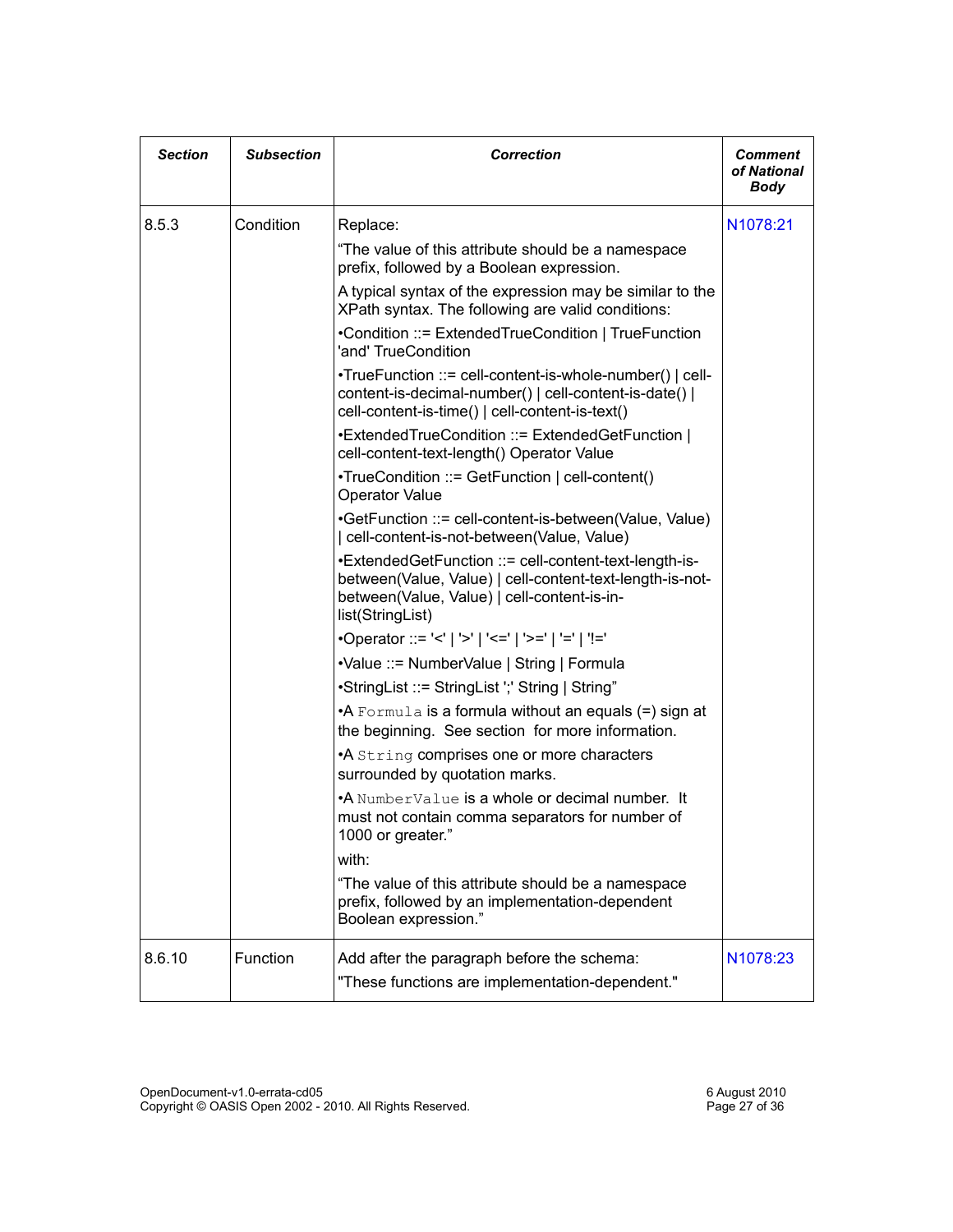| <b>Section</b> | <b>Subsection</b>                       | <b>Correction</b>                                                                                                                                                                                                                                                                                                                                                                                                                   | Comment<br>of National<br><b>Body</b> |
|----------------|-----------------------------------------|-------------------------------------------------------------------------------------------------------------------------------------------------------------------------------------------------------------------------------------------------------------------------------------------------------------------------------------------------------------------------------------------------------------------------------------|---------------------------------------|
| 8.7.1          | Condition<br>Source<br>Range<br>Address | Replace in the example "F G G I" with "F G H I".                                                                                                                                                                                                                                                                                                                                                                                    | N1078:24                              |
| 8.8            |                                         | Replace:<br>"Data pilot tables allow it to analyze and evaluate data<br>contained in spreadsheet tables."<br>with:<br>"Data pilot tables enable users to analyze and evaluate<br>data extracted from a range of structured data sources,<br>such as spreadsheet tables, database tables, or<br>external service components."                                                                                                        | N1078:22                              |
| 8.8.4          | Function                                | Add after the paragraph before the schema:<br>"These functions are implementation-dependent."                                                                                                                                                                                                                                                                                                                                       | N1078:23                              |
| 8.8.4          | Used<br>Hierarchy                       | Replace:<br>"The value means that no hierarchy should be applied<br>at all."<br>with:<br>"The value -1 means no hierarchy should be applied at<br>all."                                                                                                                                                                                                                                                                             | N1078:26                              |
| 8.8.7          | Function                                | Add after the paragraph before the schema:<br>"These functions are implementation-dependent."                                                                                                                                                                                                                                                                                                                                       | N1078:23                              |
| 8.9            | Function                                | Add after the paragraph before the schema:<br>"These functions are implementation-dependent."                                                                                                                                                                                                                                                                                                                                       | N1078:23                              |
| 9.2.9          |                                         | Replace:<br>"The <draw: connector=""> element represents a<br/>series of lines that are connected to the glue points of<br/>two other shapes."<br/>with<br/>"The <draw: connector=""> element represents a<br/>connected set of one or more lines, that visually<br/>connects a start and an end point.<br/>Start and/or end points can be assigned to glue points<br/>(see section 9.2.19) or absolute positions."</draw:></draw:> | N <sub>1078</sub> :25                 |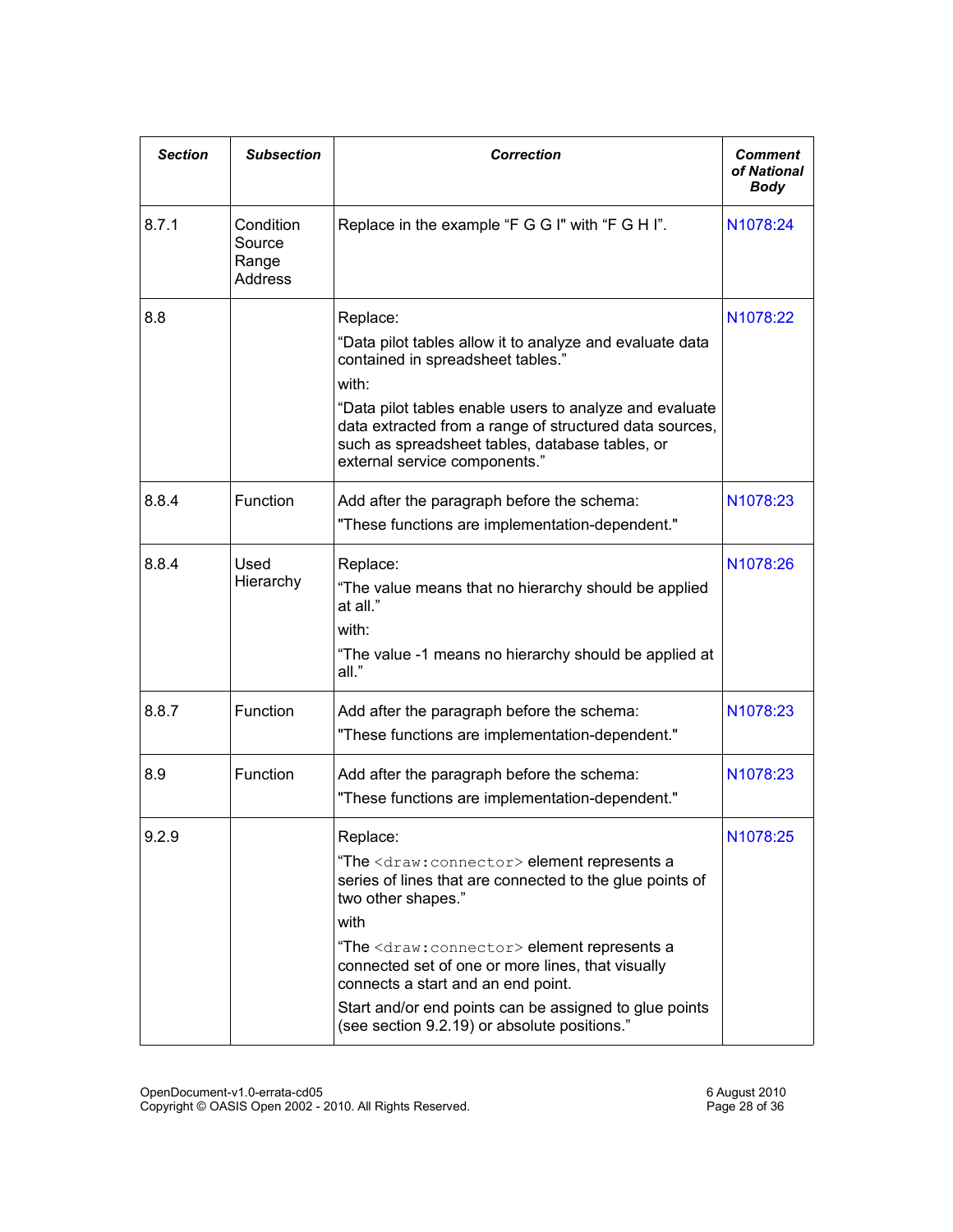| <b>Section</b> | <b>Subsection</b> | <b>Correction</b>                                                                                                                                                                                                                                                                                                                                                                                                                                                                                                                                                                                                                                                                                                                                                                                                                                                                                                                                                                                                           | <b>Comment</b><br>of National<br>Body |
|----------------|-------------------|-----------------------------------------------------------------------------------------------------------------------------------------------------------------------------------------------------------------------------------------------------------------------------------------------------------------------------------------------------------------------------------------------------------------------------------------------------------------------------------------------------------------------------------------------------------------------------------------------------------------------------------------------------------------------------------------------------------------------------------------------------------------------------------------------------------------------------------------------------------------------------------------------------------------------------------------------------------------------------------------------------------------------------|---------------------------------------|
| 9.2.11         |                   | Add to end of first paragraph:<br>"The layout of the measure shape is implementation-<br>dependent."                                                                                                                                                                                                                                                                                                                                                                                                                                                                                                                                                                                                                                                                                                                                                                                                                                                                                                                        | N1078:27                              |
| 9.3            | Relative<br>Sizes | The term "scale" should be replaced with "scale".<br>[This corrects an incorrect errata item in Part 1.]                                                                                                                                                                                                                                                                                                                                                                                                                                                                                                                                                                                                                                                                                                                                                                                                                                                                                                                    | N0942:52                              |
| 9.4            |                   | Immediately below the section title, add the paragraph:<br>"3D shapes are used to define geometry inside<br>coordinate systems. All ODF coordinate systems are<br>right-handed. Geometry is represented by a tree of<br>scenes. Each scene may contain zero or more 3D<br>shapes, with scene being a special case of shape. The<br>root scene defines the world coordinate system. Each<br>3D shape may define a local coordinate system<br>relative to its parent 3D scene."                                                                                                                                                                                                                                                                                                                                                                                                                                                                                                                                               | N1078:32                              |
| 9.4.5          |                   | Replace:<br>"The <dr3d: extrude=""> element represents a three-<br/>dimensional extrude based on a polygon."<br/>with:<br/>"The <dr3d:extrude> element represents a three-<br/>dimensional extruded object based on the given<br/>polygon. The 3D geometry is formed by extruding the<br/>polygon perpendicular to the plane of the polygon by a<br/>depth (see dr3d: depth, 15.22.6), thus creating a<br/>front face, a back face and side faces. The side faces<br/>are formed by connecting all corresponding single<br/>edges of the front and back plane. When no depth is<br/>given, the polygon forms a shape without depth. The<br/>closing of the front face depends on dr3d: close-<br/>front (15.22.9). The closing of the back face depends<br/>on dr3d: close-back (15.22.10). The size of the<br/>back face can be relative to the size of the front face<br/>when dr3d:back-scale (15.22.5) is used. The side<br/>faces defined by the extrusion of the shape are always<br/>closed."</dr3d:extrude></dr3d:> | N1078:32                              |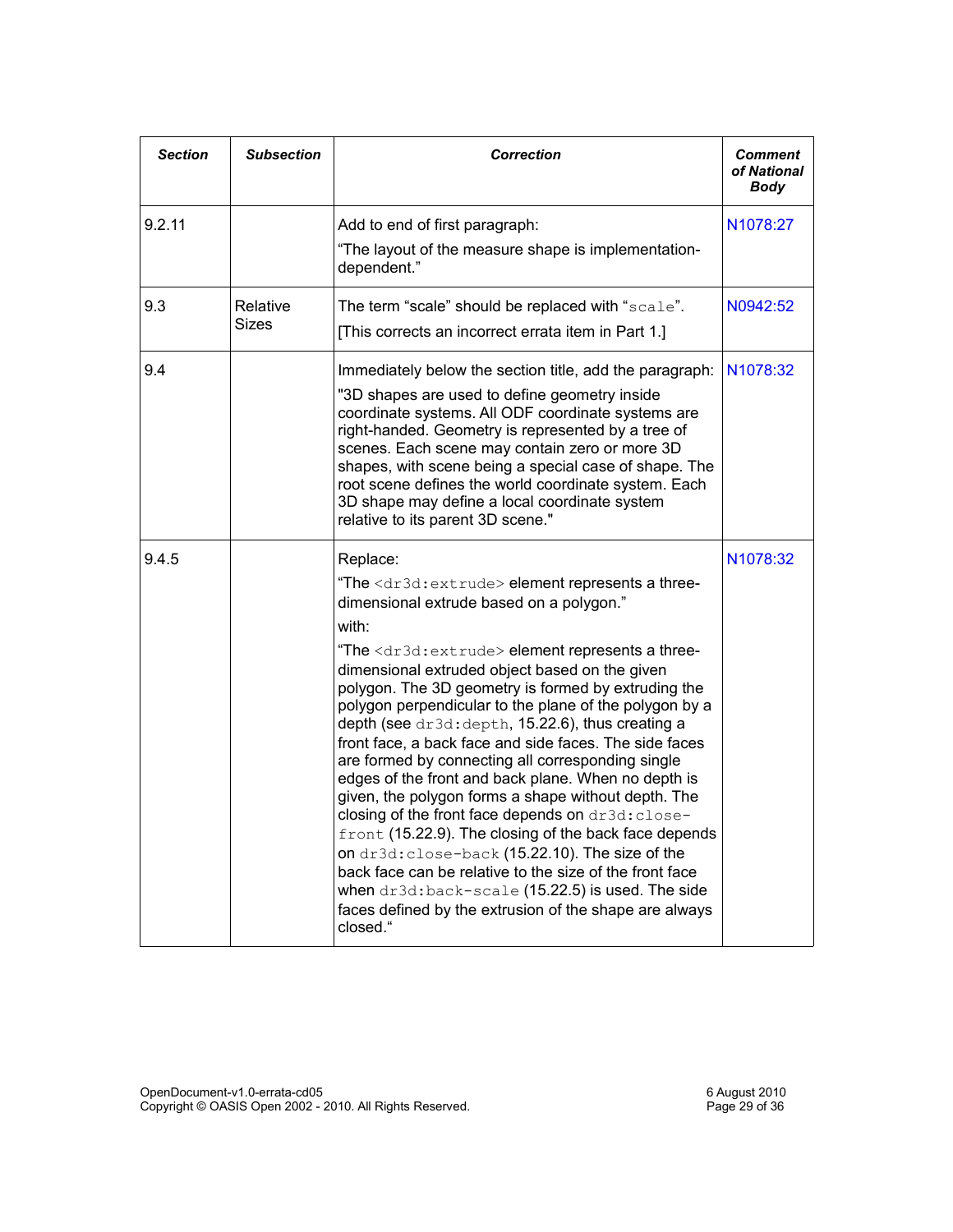| <b>Section</b> | <b>Subsection</b>                  | <b>Correction</b>                                                                                                                                                                                                                                                                                                                                                                                                                                                                                                                                                                                                                                                                                                                                                                                                                                                                                                                                                                                                                                                                                                                                                                                                                                                                                                                                                                | <b>Comment</b><br>of National<br><b>Body</b> |
|----------------|------------------------------------|----------------------------------------------------------------------------------------------------------------------------------------------------------------------------------------------------------------------------------------------------------------------------------------------------------------------------------------------------------------------------------------------------------------------------------------------------------------------------------------------------------------------------------------------------------------------------------------------------------------------------------------------------------------------------------------------------------------------------------------------------------------------------------------------------------------------------------------------------------------------------------------------------------------------------------------------------------------------------------------------------------------------------------------------------------------------------------------------------------------------------------------------------------------------------------------------------------------------------------------------------------------------------------------------------------------------------------------------------------------------------------|----------------------------------------------|
| 9.4.6          |                                    | Replace:<br>"The <dr3d: rotate=""> element represents a three-<br/>dimensional rotation shape based on a polygon."<br/>with:<br/>"The <dr3d: rotate=""> element represents a three-<br/>dimensional rotation shape based on the given<br/>polygon. The 3D geometry is defined by rotating the<br/>XY-Plane with the polygon around the Y-Axis of the<br/>local coordinate system. This rotation is linearly<br/>interpolated in the given number of steps (see<br/>dr3d: horizontal-segments) around the given<br/>angle (see dr3d: end-angle). The side faces are<br/>formed by connecting all corresponding single edges<br/>of neighboring pairs of rotated polygons. By default,<br/>the rotation uses a full rotation (360 degrees, see<br/>dr3d: end-angle 15.22.8). In that case the 3D<br/>geometry is implicitly closed and no front face or back<br/>face is created (unless they are of different sizes). If<br/>the rotation is different, a front face is created using the<br/>first, unrotated polygon and a back face is created<br/>using the last rotated polygon. The closing of a front<br/>face also depends on dr3d: close-front (15.22.9)<br/>and back face on dr3d: close-back (15.22.10). The<br/>size of the back face can be different than the size of<br/>the front face when <math>dr3d</math>: back-scale (15.22.5) is<br/>used."</dr3d:></dr3d:> | N <sub>1078</sub> :32                        |
| 9.5.2          | Extrusion<br>First Light<br>Harsh  | Following the first paragraph add:<br>"When the attribute value is true, the light is harsh.<br>The light is an undiffused point source. When the<br>attribute value is false, the light is not harsh. The<br>means by which the light is softened is<br>implementation-dependent."                                                                                                                                                                                                                                                                                                                                                                                                                                                                                                                                                                                                                                                                                                                                                                                                                                                                                                                                                                                                                                                                                              | N1309:3                                      |
| 9.5.2          | Extrusion<br>Second Light<br>Harsh | Following the first paragraph add:<br>"When the attribute value is true, the light is harsh.<br>The light is an undiffused point source. When the<br>attribute value is false, the light is not harsh. The<br>means by which the light is softened is<br>implementation-dependent."                                                                                                                                                                                                                                                                                                                                                                                                                                                                                                                                                                                                                                                                                                                                                                                                                                                                                                                                                                                                                                                                                              | N1309:3                                      |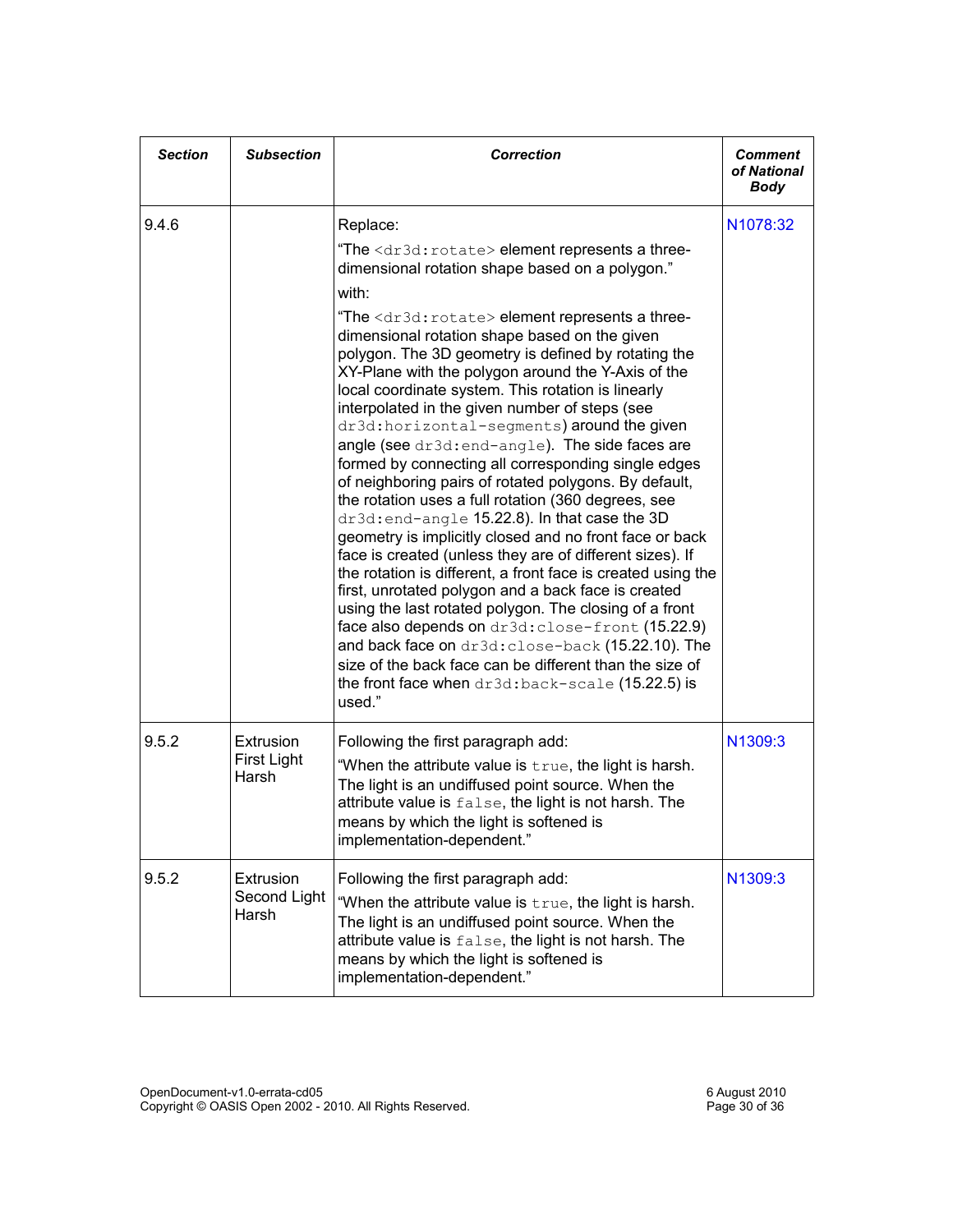| <b>Section</b> | <b>Subsection</b> | <b>Correction</b>                                                                                                                                                                                                                                                                                                                                                                                                                                                                                                                                                                                                                                                                                                                                                                                                                                                                                                                                                                                                                                                                                                                                                                                                                                                                                                                                                                                               | Comment<br>of National<br><b>Body</b> |
|----------------|-------------------|-----------------------------------------------------------------------------------------------------------------------------------------------------------------------------------------------------------------------------------------------------------------------------------------------------------------------------------------------------------------------------------------------------------------------------------------------------------------------------------------------------------------------------------------------------------------------------------------------------------------------------------------------------------------------------------------------------------------------------------------------------------------------------------------------------------------------------------------------------------------------------------------------------------------------------------------------------------------------------------------------------------------------------------------------------------------------------------------------------------------------------------------------------------------------------------------------------------------------------------------------------------------------------------------------------------------------------------------------------------------------------------------------------------------|---------------------------------------|
| 15.4.38        |                   | Replace:<br>"Use the style: text-combine property to combine<br>characters so that they are displayed within two lines.<br>The value of this attribute can be none, letters or<br>lines.<br>If the value is lines, all characters with this attribute<br>value that immediately follow each other are displayed<br>within two lines of approximately the same length.<br>There can be a line break between any two characters<br>to meet this constraint.<br>If the value of the attribute is letters, up to 5<br>characters are combined within two lines. Any<br>additional character is displayed as normal text."<br>with:<br>"The style: text-combine attribute specifies<br>whether to combine characters so that they are<br>displayed within two lines.<br>The defined values for the style: text-combine<br>attribute are:<br>• letters: Display text in Kumimoji. Up to five (5)<br>characters are combined within two lines and are<br>displayed with a reduced size in a single wide-cell<br>character. Additional characters are displayed as<br>normal text.<br>. Lines: Displays text in Warichu. All characters with<br>the style: text-combine attribute that immediately<br>follow each other are displayed within two lines of<br>approximately the same length. A line break may occur<br>between any two characters to meet this constraint.<br>*none: characters should not be combined." | N <sub>1309:7</sub>                   |
| 15.14.12       |                   | Replace:<br>"This attribute is only interpreted if the value of the<br>current style: repeat attribute is tiled."<br>with:<br>"This attribute is only interpreted if the value of the<br>current style: repeat attribute is repeat."                                                                                                                                                                                                                                                                                                                                                                                                                                                                                                                                                                                                                                                                                                                                                                                                                                                                                                                                                                                                                                                                                                                                                                            | N <sub>1078</sub> :28                 |
| 15.19          |                   | Add to the end of first paragraph:<br>"The layout of the connector is implementation-<br>dependent."                                                                                                                                                                                                                                                                                                                                                                                                                                                                                                                                                                                                                                                                                                                                                                                                                                                                                                                                                                                                                                                                                                                                                                                                                                                                                                            | N1078:25                              |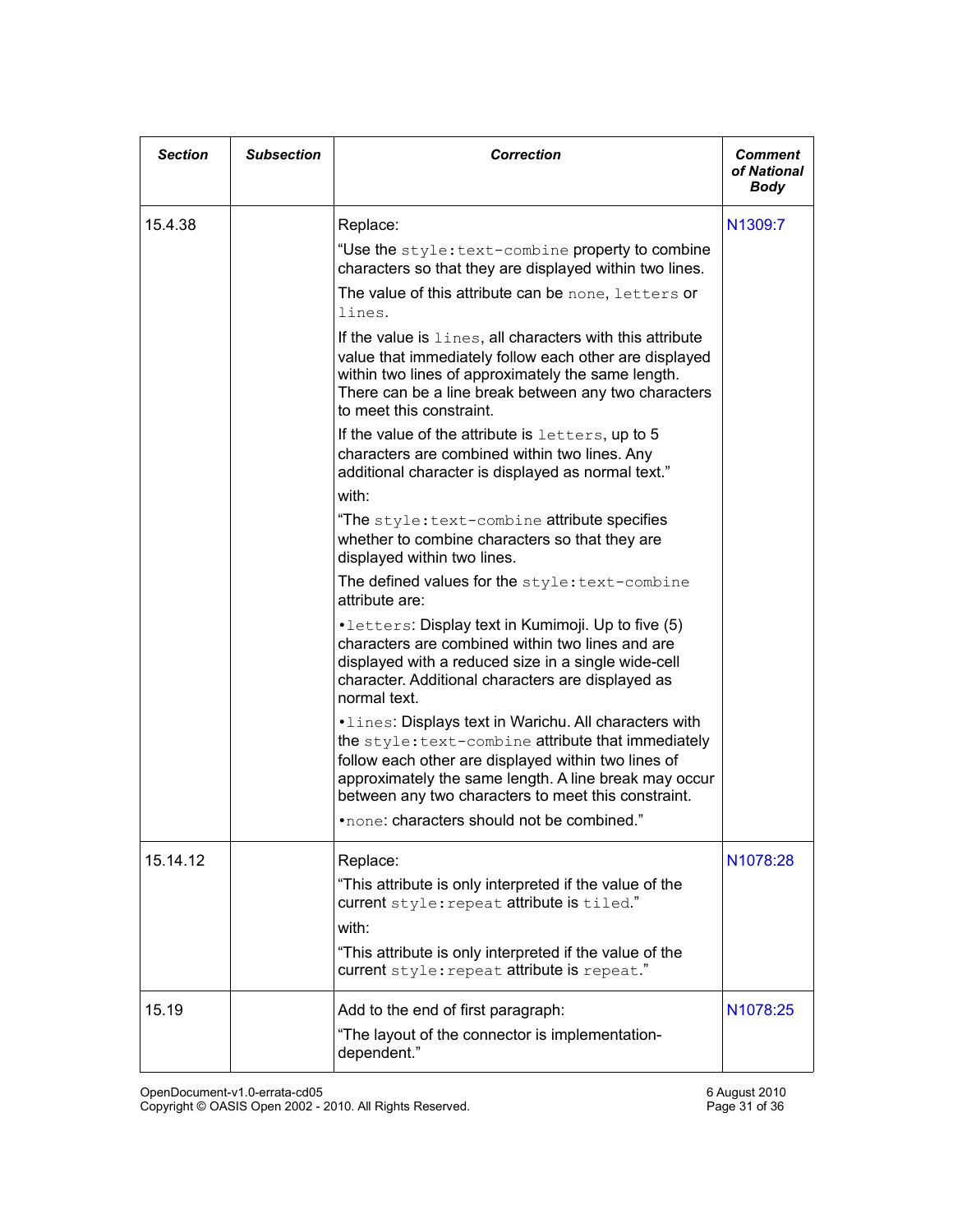| <b>Section</b> | <b>Subsection</b> | <b>Correction</b>                                                                                                                                                                                                                                                                                                                                                                                                                                                                                                                                                                                    | <b>Comment</b><br>of National<br>Body |
|----------------|-------------------|------------------------------------------------------------------------------------------------------------------------------------------------------------------------------------------------------------------------------------------------------------------------------------------------------------------------------------------------------------------------------------------------------------------------------------------------------------------------------------------------------------------------------------------------------------------------------------------------------|---------------------------------------|
| 15.20          |                   | Add to the end of first paragraph:<br>"The layout of the measure drawing objects is                                                                                                                                                                                                                                                                                                                                                                                                                                                                                                                  | N <sub>1078</sub> :29                 |
|                |                   | implementation-dependent."                                                                                                                                                                                                                                                                                                                                                                                                                                                                                                                                                                           |                                       |
| 15.22.5        |                   | Replace:                                                                                                                                                                                                                                                                                                                                                                                                                                                                                                                                                                                             | N1078:32                              |
|                |                   | "The attribute dr3d: back-scale specifies the<br>proportion of the background geometry for lathe and<br>extrude objects."                                                                                                                                                                                                                                                                                                                                                                                                                                                                            |                                       |
|                |                   | with                                                                                                                                                                                                                                                                                                                                                                                                                                                                                                                                                                                                 |                                       |
|                |                   | "The dr3d:back-scale attribute specifies the<br>proportion of the background geometry for 3D rotation<br>and extrude objects."                                                                                                                                                                                                                                                                                                                                                                                                                                                                       |                                       |
| 15.22.8        |                   | Replace:                                                                                                                                                                                                                                                                                                                                                                                                                                                                                                                                                                                             | N1078:32                              |
|                |                   | "The attribute dr3d:end-angle specifies the rotation<br>angle for 3D lathe objects. If it is the default (360°), the<br>lathe object is closed and completely rotated. With<br>smaller values it is possible to define opened lathe<br>objects (segments). The then visible sides are closed<br>and take into account the dr3d:back-scale and<br>dr3d: edge-rounding attributes. With bigger values<br>it is possible to create lathe objects with more than one<br>rotation. This will only have a visible effect when e.g.,<br>dr3d:back-scale <b>is used.</b> "                                   |                                       |
|                |                   | with:                                                                                                                                                                                                                                                                                                                                                                                                                                                                                                                                                                                                |                                       |
|                |                   | "The attribute dr3d: end-angle specifies the rotation<br>angle for 3D rotation objects. If it is the default (360°),<br>the 3D rotation object is closed and completely rotated.<br>With values less than 360° it is possible to define<br>opened 3D rotation objects (segments). The then<br>visible sides are closed and take into account the<br>dr3d:back-scale and dr3d:edge-rounding<br>attributes. With values greater than 360° it is possible<br>to create 3D rotation objects with more than one<br>rotation. This will only have a visible effect when e.g.,<br>dr3d:back-scale is used." |                                       |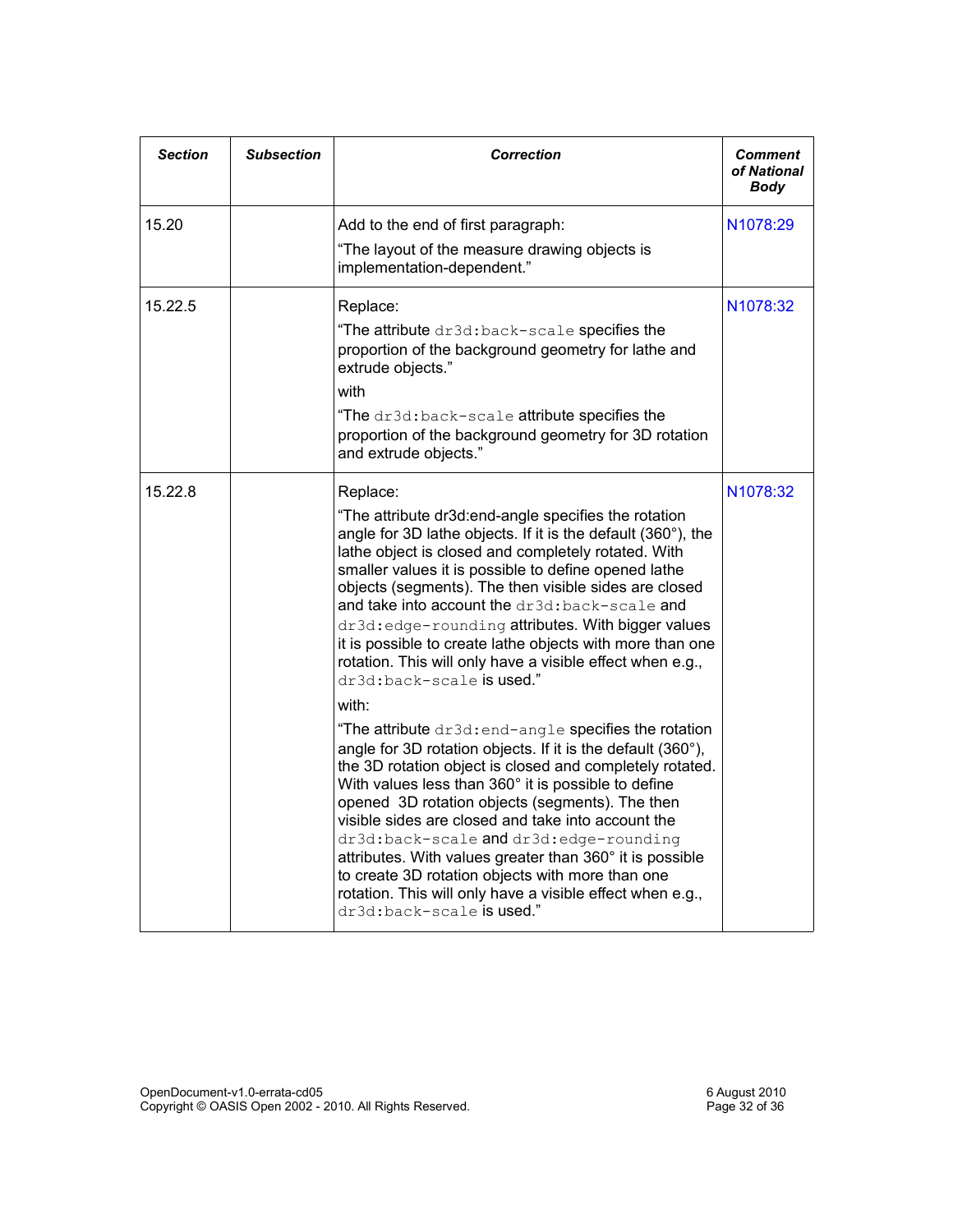| <b>Section</b> | <b>Subsection</b> | <b>Correction</b>                                                                                                                                                                                                                                                                                                                                                                                                                                                                                                                                 | Comment<br>of National<br><b>Body</b> |
|----------------|-------------------|---------------------------------------------------------------------------------------------------------------------------------------------------------------------------------------------------------------------------------------------------------------------------------------------------------------------------------------------------------------------------------------------------------------------------------------------------------------------------------------------------------------------------------------------------|---------------------------------------|
| 15.22.9        |                   | Replace:<br>"The dr3d: close-front property specifies whether<br>a front plane shall be generated. E.g., if an ellipse is<br>extruded, and this attribute is set, the ellipse will have<br>an open front. The attribute can be used with extrudes<br>and lathe objects."<br>with:<br>"The dr3d: close-front property specifies whether<br>a front face is generated. When set to false,<br>generation of a front face may be suppressed. This will<br>only have an effect when the provided geometry is<br>closed and thus would produce a face." | N1078:32                              |
| 15.22.10       |                   | Replace:<br>"The dr3d: close-back property describes if a back<br>plane shall be generated. E.g., if an ellipse is extruded,<br>and this attribute is set, the ellipse will have an open<br>back. The attribute can be used with extrudes and<br>lathe objects."<br>with:<br>"The dr3d: close-back property describes if a back<br>face is generated. When set to false, generation of a<br>back face may be suppressed. This will only have an<br>effect when the provided geometry is closed and thus<br>would produce a face."                 | N1078:32                              |
| 15.24.4        |                   | Replace "dr3d: normals-direction" with<br>"dr3d:texture-mode".                                                                                                                                                                                                                                                                                                                                                                                                                                                                                    | N1078:30                              |
| 15.24.4        |                   | Insert after "The attribute dr3d: texture-mode is<br>used to specify how the texture is modulated." the text:<br>"The values of the dr3d: texture-mode attribute are:<br>.blend: blends the texture color with the object color.<br>.modulate: modulates the object color with the<br>texture color.<br>. replace: replaces the object color with the texture<br>color. "                                                                                                                                                                         | N1078:31                              |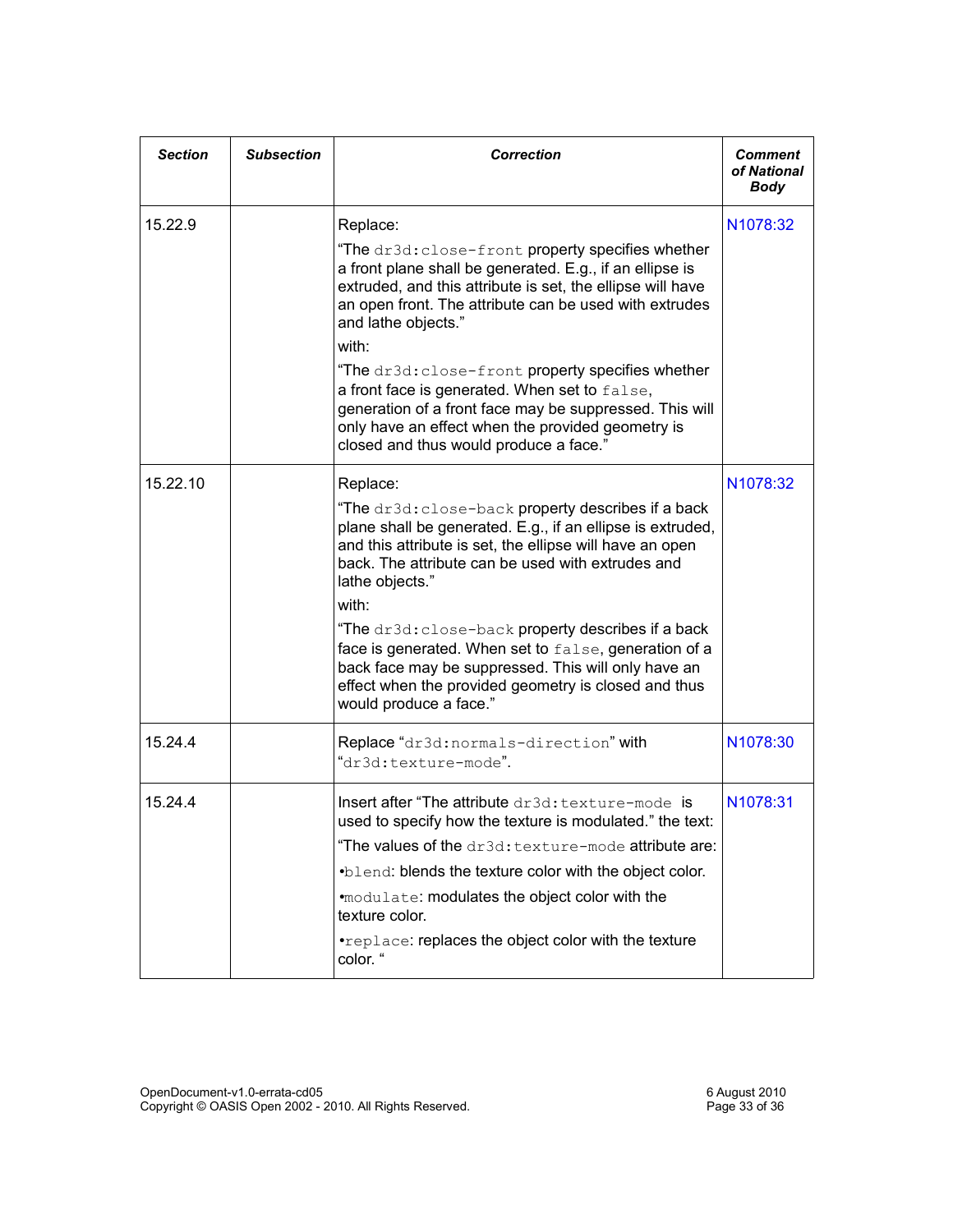| <b>Section</b> | <b>Subsection</b> | <b>Correction</b>                                                                                                                                                                                                                                                                                                                                                                                                                                                                                                                                                                                                                                                           | Comment<br>of National<br><b>Body</b> |
|----------------|-------------------|-----------------------------------------------------------------------------------------------------------------------------------------------------------------------------------------------------------------------------------------------------------------------------------------------------------------------------------------------------------------------------------------------------------------------------------------------------------------------------------------------------------------------------------------------------------------------------------------------------------------------------------------------------------------------------|---------------------------------------|
| 15.31.4        |                   | Replace:<br>"chart: axis-interval-major" with<br>"chart:interval-major"<br>and<br>replace<br>"chart:axis-interval-minor" with<br>"chart:interval-minor".                                                                                                                                                                                                                                                                                                                                                                                                                                                                                                                    | N <sub>1078</sub> :36                 |
| 17.5           |                   | Delete the paragraph starting with:<br>"A relative-path reference"<br>Delete the paragraph starting with:<br>"All other kinds"<br>Insert after the list item that ends "from the file system<br>or another package." the paragraph:<br>"A relative-path reference (as defined in §4.2 of<br>[RFC3986] that occurs in a file that is contained in a<br>package has to be resolved exactly as it would be<br>resolved if the whole package gets unzipped into a<br>directory at its current location.<br>The base URI for resolving relative-path references is<br>the one that has to be used to retrieve the (unzipped)<br>file that contains the relative-path reference." | N <sub>1078</sub> :35                 |
| 17.5           |                   | Insert after the final paragraph, the following note:<br>"Note: URI references that are not a relative-path<br>reference do not need any special processing. This<br>especially means that absolute-paths do not reference<br>files inside the package, but within the hierarchy the<br>package is contained in, for instance the file system."                                                                                                                                                                                                                                                                                                                             | N1078:35                              |
| 17.7.4         |                   | Replace <encryption-data> with<br/><manifest:encryption-data>.</manifest:encryption-data></encryption-data>                                                                                                                                                                                                                                                                                                                                                                                                                                                                                                                                                                 | N <sub>1078</sub> :33                 |

OpenDocument-v1.0-errata-cd05 6 August 2010 Copyright © OASIS Open 2002 - 2010. All Rights Reserved. Page 34 of 36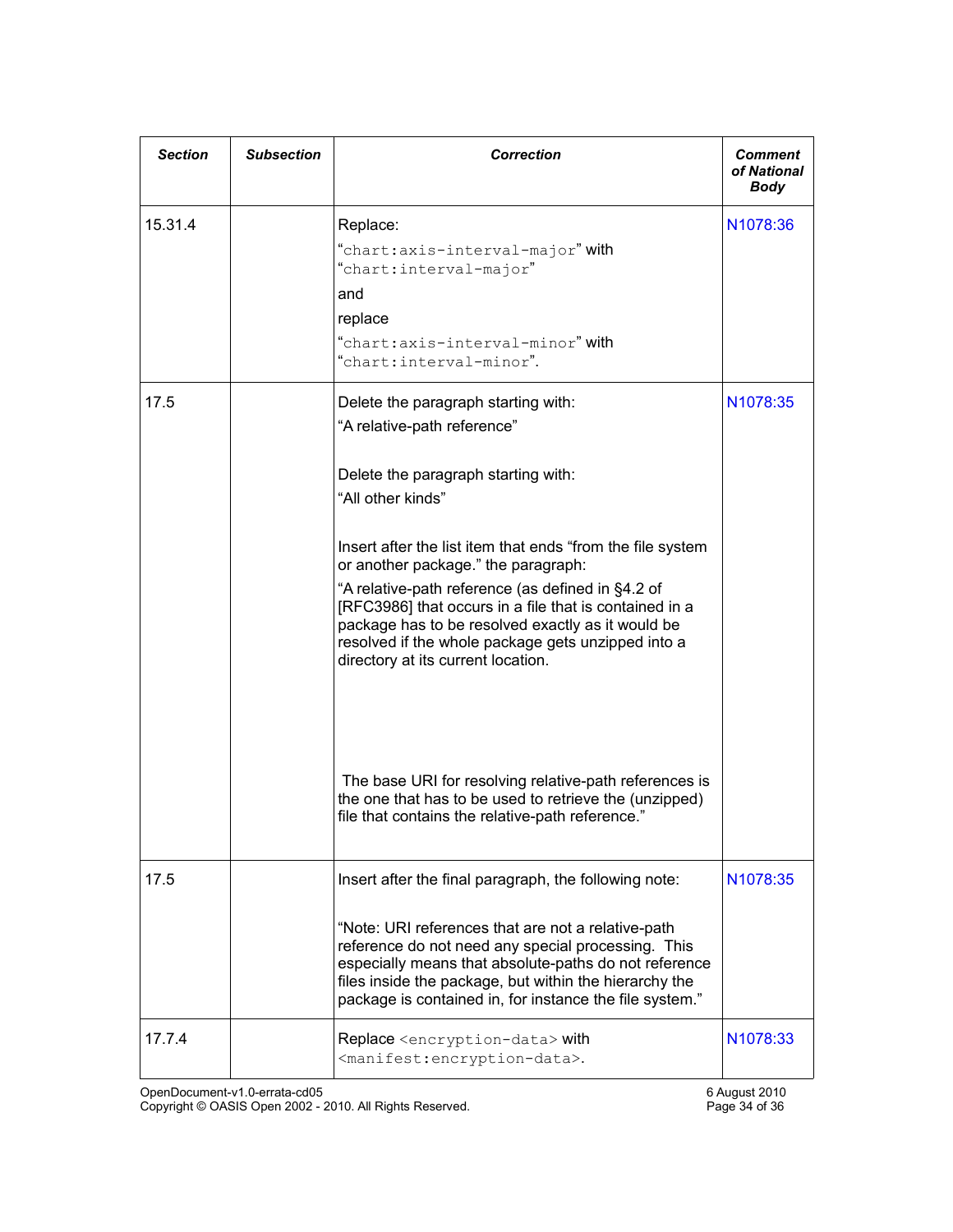| <b>Section</b> | <b>Subsection</b> | <b>Correction</b>                                                                                                                                                               | <b>Comment</b><br>of National<br>Body |
|----------------|-------------------|---------------------------------------------------------------------------------------------------------------------------------------------------------------------------------|---------------------------------------|
| Appendix B     |                   | Delete the reference entry for [RFC2396] and insert<br>this reference for [RFC3986]:                                                                                            | N <sub>1078</sub> :35                 |
|                |                   | <b>[RFC3986]</b> T. Berners-Lee, R. Fielding, L.<br>Masinter, Uniform Resource Identifier (URI): Generic<br>Syntax, http://www.ietf.org/rfc/rfc3986.txt, IETF,<br>January 2005. |                                       |
| Appendix B     |                   | Replace the URL of the ZIP application note with:<br>"http://www.info-zip.org/doc/appnote-19970311-iz.zip"                                                                      | N <sub>1309:8</sub>                   |
|                |                   | Delete the text:<br>"PKWARE Inc., 2004."                                                                                                                                        |                                       |

#### **Notes of Errata 02:**

#### **N1078:**

All of the items in the SC34 N 1078 defect report from the National Body for Japan (see <http://www.itscj.ipsj.or.jp/sc34/open/1078.htm> ) are addressed in the foregoing errata except for the following:

[N1078:4](http://tools.oasis-open.org/issues/browse/OFFICE-1796) - "Is the attribute "text:use-index-source-styles" orthogonal to the text:use-outline and text:use-index-marks attributes? For example, can text:use-index-marks="true" and text:useindex-source-styles="true" coexist?"

No action:The specification shows no contradiction to the independence of XML attributes, but ODF 1.2 will offer a more detailed explanation of the attributes.

N1078:19 - No comment with number nineteen exists.

[N1078:34](http://tools.oasis-open.org/issues/browse/OFFICE-1825) - "relative-path reference" in 17.5 is never defined in RFC 3987." The defect was covered with amendment for [N1078:35.](http://tools.oasis-open.org/issues/browse/OFFICE-1826)

#### **N1309:**

All of the items in the SC34 N 1309 defect report from the National Body for Great Britain (see <http://www.itscj.ipsj.or.jp/sc34/open/1309.htm> ) are addressed in the foregoing errata except for the following:

OpenDocument-v1.0-errata-cd05 6 August 2010 Copyright © OASIS Open 2002 - 2010. All Rights Reserved.